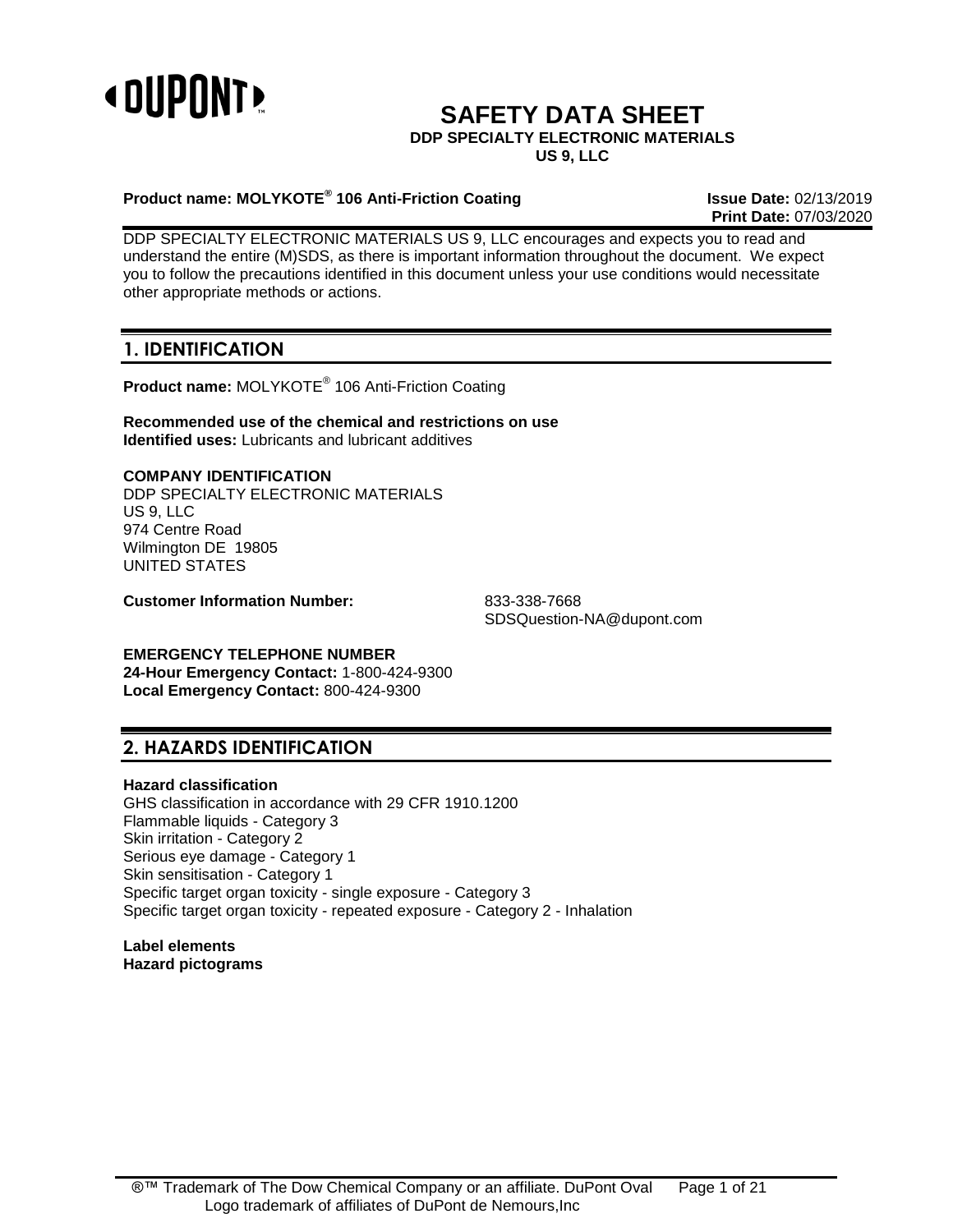

#### Signal word: **DANGER!**

#### **Hazards**

Flammable liquid and vapour. Causes skin irritation. May cause an allergic skin reaction. Causes serious eye damage. May cause respiratory irritation. May cause drowsiness or dizziness. May cause damage to organs (Auditory system) through prolonged or repeated exposure if inhaled.

#### **Precautionary statements**

#### **Prevention**

Keep away from heat/sparks/open flames/hot surfaces. No smoking. Keep container tightly closed. Ground/bond container and receiving equipment. Use explosion-proof electrical/ ventilating/ lighting equipment. Use only non-sparking tools. Take precautionary measures against static discharge. Do not breathe dust/ fume/ gas/ mist/ vapours/ spray. Do not breathe spray. Wash skin thoroughly after handling. Use only outdoors or in a well-ventilated area. Contaminated work clothing must not be allowed out of the workplace. Wear protective gloves/ eye protection/ face protection.

#### **Response**

IF ON SKIN (or hair): Take off immediately all contaminated clothing. Rinse skin with water/shower.

IF INHALED: Remove person to fresh air and keep comfortable for breathing. Call a POISON CENTER/doctor if you feel unwell.

IF IN EYES: Rinse cautiously with water for several minutes. Remove contact lenses, if present and easy to do. Continue rinsing. Immediately call a POISON CENTER/doctor. Get medical advice/ attention if you feel unwell.

If skin irritation or rash occurs: Get medical advice/ attention.

Take off contaminated clothing and wash before reuse.

In case of fire: Use dry sand, dry chemical or alcohol-resistant foam to extinguish.

#### **Storage**

Store in a well-ventilated place. Keep container tightly closed. Store in a well-ventilated place. Keep cool. Store locked up.

#### **Disposal**

Dispose of contents/ container to an approved waste disposal plant.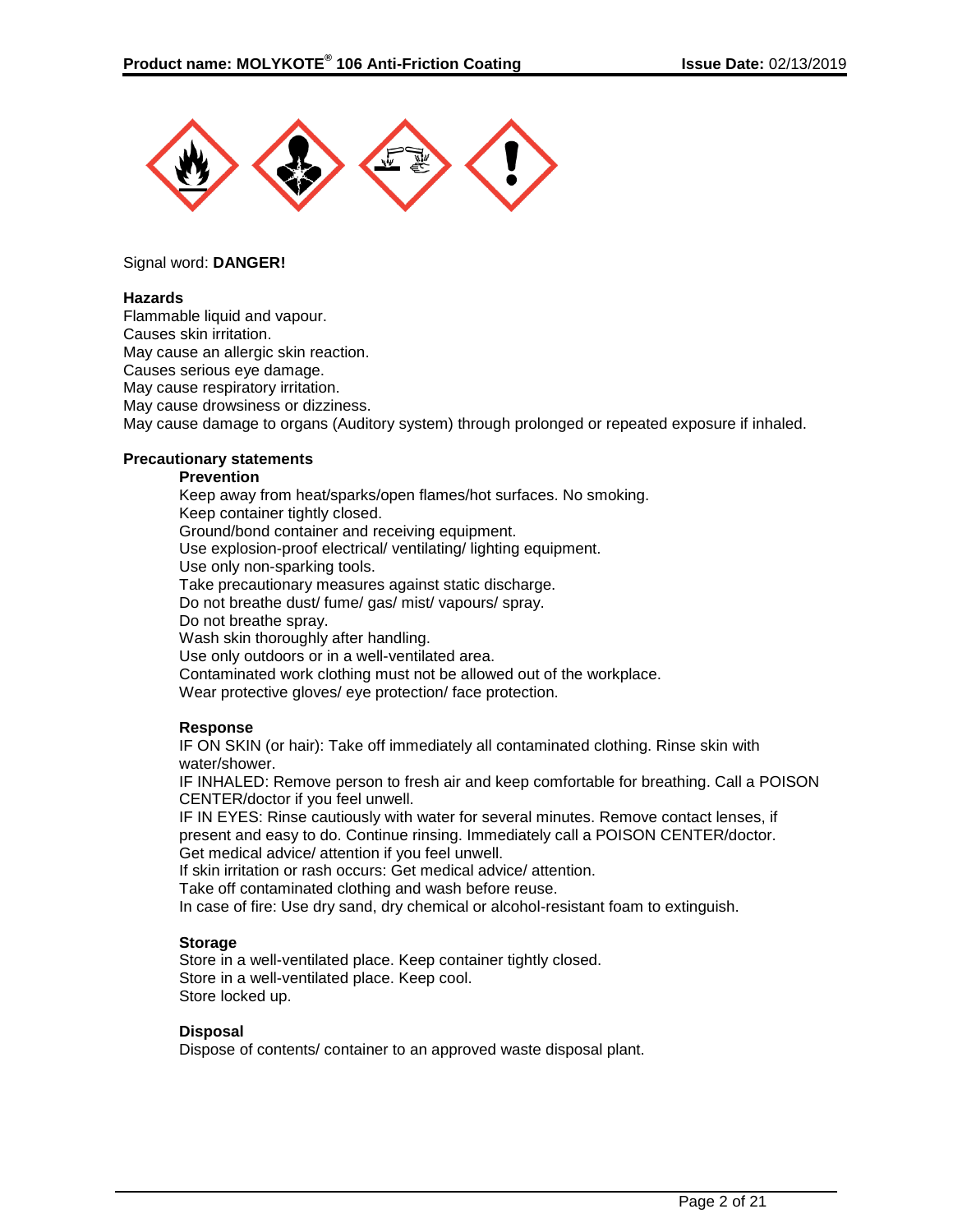#### **Other hazards**

Static-accumulating flammable liquid.

# **3. COMPOSITION/INFORMATION ON INGREDIENTS**

**Chemical nature:** Inorganic and organic compounds, dispersion This product is a mixture.

| <b>Component</b>                                                                                               | <b>CASRN</b>   | <b>Concentration</b>    |
|----------------------------------------------------------------------------------------------------------------|----------------|-------------------------|
|                                                                                                                |                |                         |
| <b>Butanol</b>                                                                                                 | $71 - 36 - 3$  | $>= 17.0 - 23.0 %$      |
| Molybdenum disulfide                                                                                           | 1317-33-5      | $>= 17.0 - 5 = 21.0 \%$ |
| Xylene                                                                                                         | 1330-20-7      | $>= 14.0 - \le 19.0 \%$ |
| Reaction product: Bisphenol A-<br>(epichlorohydrin); epoxy resin (number<br>average molecular weight 700-1100) | 25068-38-6     | $>= 8.0 - \le 10.0 \%$  |
| Graphite                                                                                                       | 7782-42-5      | $>= 5.0 - \le 7.0 \%$   |
| Ethylbenzene                                                                                                   | $100 - 41 - 4$ | $>= 4.0 - \le 6.0 \%$   |
| Methanol                                                                                                       | 67-56-1        | $>= 0.08 - \le 0.18 \%$ |

# **4. FIRST AID MEASURES**

# **Description of first aid measures**

#### **General advice:**

First Aid responders should pay attention to self-protection and use the recommended protective clothing (chemical resistant gloves, splash protection). If potential for exposure exists refer to Section 8 for specific personal protective equipment.

**Inhalation:** Move person to fresh air. If not breathing, give artificial respiration; if by mouth to mouth use rescuer protection (pocket mask, etc). If breathing is difficult, oxygen should be administered by qualified personnel. Call a physician or transport to a medical facility.

**Skin contact:** Remove material from skin immediately by washing with soap and plenty of water. Remove contaminated clothing and shoes while washing. Seek medical attention if irritation persists. Wash clothing before reuse. Discard items which cannot be decontaminated, including leather articles such as shoes, belts and watchbands.

**Eye contact:** Immediately flush eyes with water; remove contact lenses, if present, after the first 5 minutes, then continue flushing eyes for at least 15 minutes. Obtain medical attention without delay,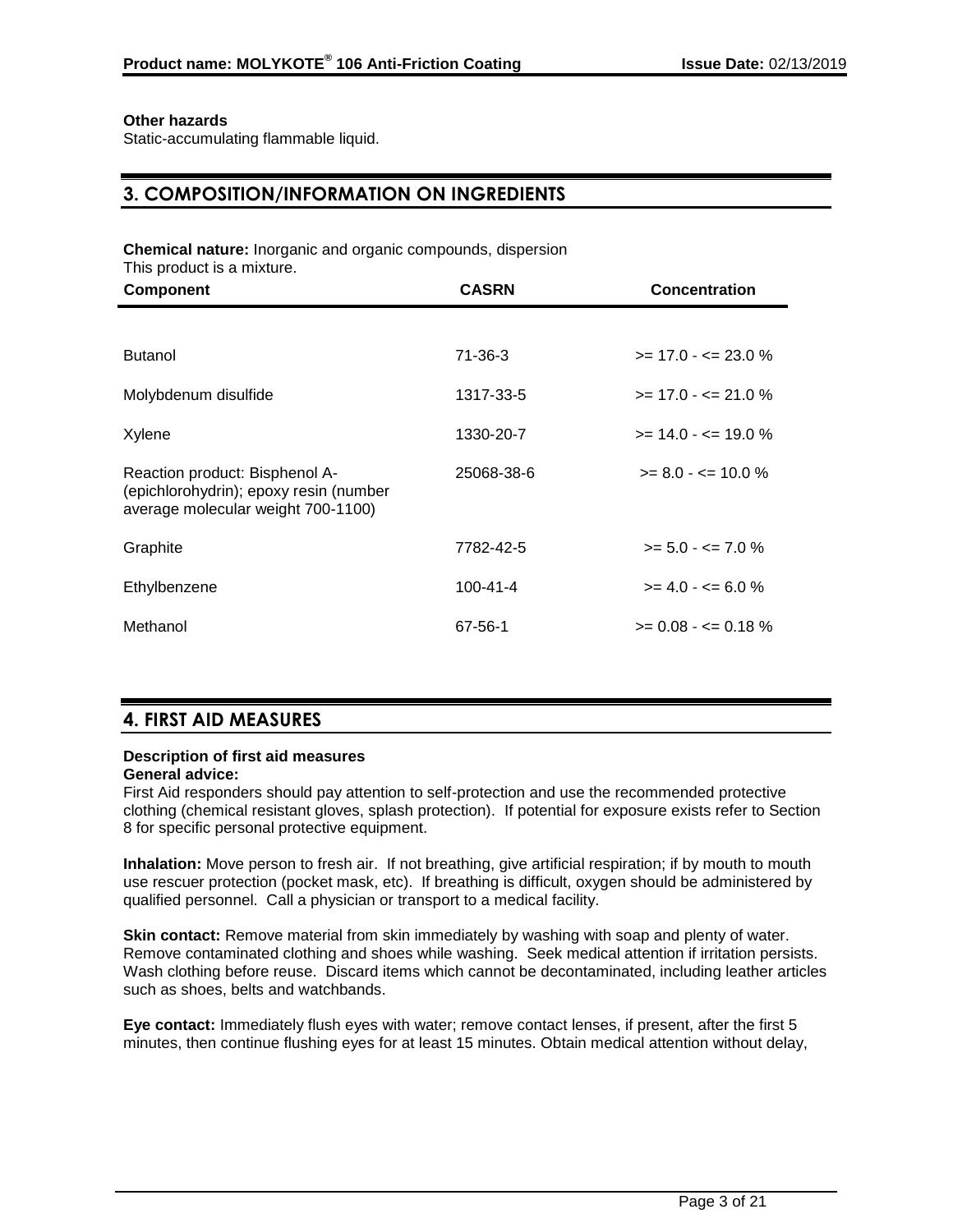preferably from an ophthalmologist. Suitable emergency eye wash facility should be immediately available.

**Ingestion:** No emergency medical treatment necessary.

#### **Most important symptoms and effects, both acute and delayed:**

Aside from the information found under Description of first aid measures (above) and Indication of immediate medical attention and special treatment needed (below), any additional important symptoms and effects are described in Section 11: Toxicology Information.

#### **Indication of any immediate medical attention and special treatment needed**

**Notes to physician:** Maintain adequate ventilation and oxygenation of the patient. No specific antidote. Treatment of exposure should be directed at the control of symptoms and the clinical condition of the patient. Skin contact may aggravate preexisting dermatitis.

# **5. FIREFIGHTING MEASURES**

**Suitable extinguishing media:** Water spray Alcohol-resistant foam Carbon dioxide (CO2) Dry chemical

**Unsuitable extinguishing media:** High volume water jet Do not use direct water stream.

#### **Special hazards arising from the substance or mixture**

**Hazardous combustion products:** Carbon oxides Sulphur oxides Chlorine compounds Nitrogen oxides (NOx) Formaldehyde

**Unusual Fire and Explosion Hazards:** Flash back possible over considerable distance. Exposure to combustion products may be a hazard to health. Vapours may form explosive mixtures with air.

#### **Advice for firefighters**

**Fire Fighting Procedures:** Collect contaminated fire extinguishing water separately. This must not be discharged into drains. Fire residues and contaminated fire extinguishing water must be disposed of in accordance with local regulations. Contain fire water run-off if possible. Fire water run-off, if not contained, may cause environmental damage. Use water spray to cool fire exposed containers and fire affected zone until fire is out and danger of reignition has passed. Do not use a solid water stream as it may scatter and spread fire.

 Use extinguishing measures that are appropriate to local circumstances and the surrounding environment. Use water spray to cool unopened containers. Collect contaminated fire extinguishing water separately. This must not be discharged into drains. Remove undamaged containers from fire area if it is safe to do so. Evacuate area.

**Special protective equipment for firefighters:** In the event of fire, wear self-contained breathing apparatus. Use personal protective equipment.

# **6. ACCIDENTAL RELEASE MEASURES**

**Personal precautions, protective equipment and emergency procedures:** Remove all sources of ignition. Use personal protective equipment. Follow safe handling advice and personal protective equipment recommendations.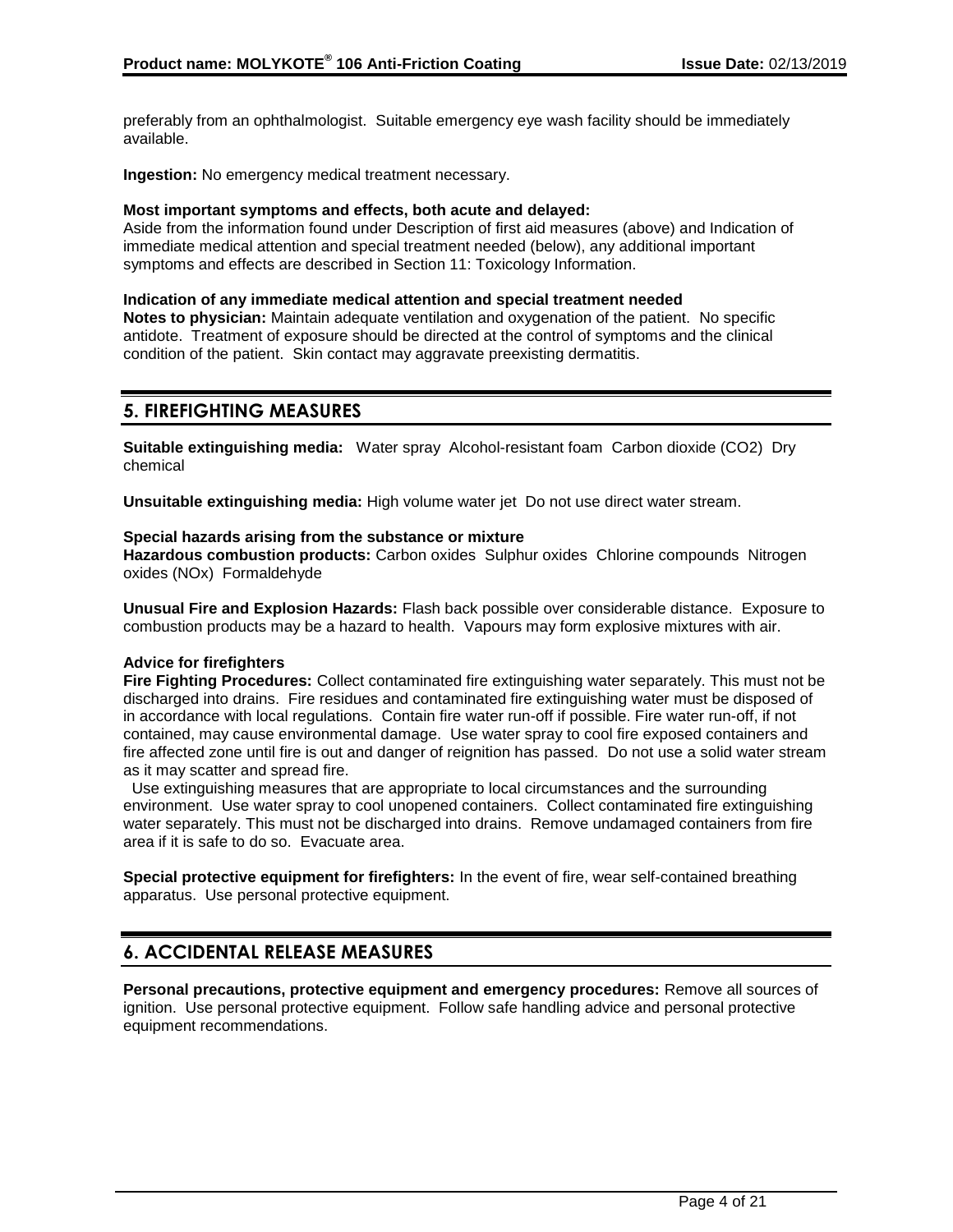**Environmental precautions:** Do not release the product to the aquatic environment above defined regulatory levels Prevent further leakage or spillage if safe to do so. Prevent spreading over a wide area (e.g. by containment or oil barriers). Retain and dispose of contaminated wash water. Local authorities should be advised if significant spillages cannot be contained.

**Methods and materials for containment and cleaning up:** Non-sparking tools should be used. Soak up with inert absorbent material. Suppress (knock down) gases/vapours/mists with a water spray jet. Clean up remaining materials from spill with suitable absorbant. Local or national regulations may apply to releases and disposal of this material, as well as those materials and items employed in the cleanup of releases. You will need to determine which regulations are applicable. For large spills, provide dyking or other appropriate containment to keep material from spreading. If dyked material can be pumped, Sections 13 and 15 of this SDS provide information regarding certain local or national requirements.

See sections: 7, 8, 11, 12 and 13.

# **7. HANDLING AND STORAGE**

**Precautions for safe handling:** Do not get on skin or clothing. Do not breathe vapours or spray mist. Do not swallow. Do not get in eyes. Keep container tightly closed. Keep away from heat and sources of ignition. Take precautionary measures against static discharges. Take care to prevent spills, waste and minimize release to the environment. Non-sparking tools should be used. Handle in accordance with good industrial hygiene and safety practice.

Use with local exhaust ventilation. Use only in an area equipped with explosion proof exhaust ventilation. Ensure all equipment is electrically grounded before beginning transfer operations. This material can accumulate static charge due to its inherent physical properties and can therefore cause an electrical ignition source to vapors. In order to prevent a fire hazard, as bonding and grounding may be insufficient to remove static electricity, it is necessary to provide an inert gas purge before beginning transfer operations. Restrict flow velocity in order to reduce the accumulation of static electricity. Ground and bond container and receiving equipment.

**Conditions for safe storage:** Keep in properly labelled containers. Store locked up. Keep tightly closed. Keep in a cool, well-ventilated place. Store in accordance with the particular national regulations. Keep away from heat and sources of ignition.

Do not store with the following product types: Strong oxidizing agents. Organic peroxides. Flammable solids. Pyrophoric liquids. Pyrophoric solids. Self-heating substances and mixtures. Substances and mixtures, which in contact with water, emit flammable gases. Explosives. Gases. Unsuitable materials for containers**:** None known.

# **8. EXPOSURE CONTROLS/PERSONAL PROTECTION**

#### **Control parameters**

If exposure limits exist, they are listed below. If no exposure limits are displayed, then no values are applicable.

| Component            | <b>Regulation</b> | Type of listing | <b>Value/Notation</b> |
|----------------------|-------------------|-----------------|-----------------------|
| <b>Butanol</b>       | <b>ACGIH</b>      | TWA             | 20 ppm                |
|                      | OSHA Z-1          | TWA             | 300 mg/m3 100 ppm     |
|                      | <b>CAL PEL</b>    |                 | 150 mg/m3 50 ppm      |
| Molybdenum disulfide | OSHA Z-1          | TWA total dust  | 15 mg/m $3$           |
|                      |                   |                 | Molybdenum            |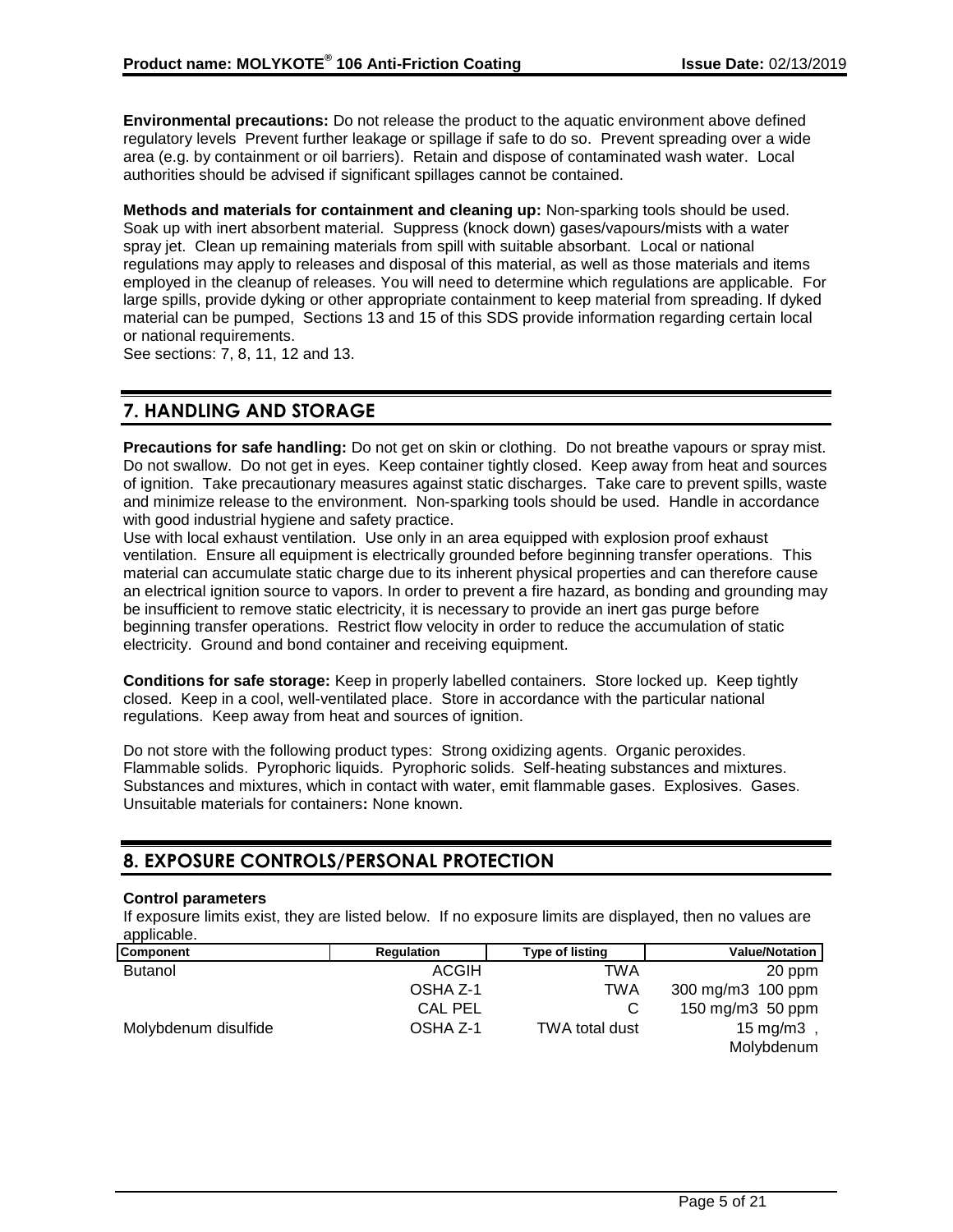|                                                | <b>ACGIH</b>   | <b>TWA Inhalable</b>              | 10 mg/m3,                               |
|------------------------------------------------|----------------|-----------------------------------|-----------------------------------------|
|                                                |                | fraction                          | Molybdenum                              |
|                                                | <b>ACGIH</b>   | fraction                          | TWA Respirable 3 mg/m3, Molybdenum      |
|                                                | <b>CAL PEL</b> | PEL Total dust                    | 10 mg/m $3$ ,                           |
|                                                |                |                                   | Molybdenum                              |
|                                                | <b>CAL PEL</b> |                                   | PEL respirable dust 3 mg/m3, Molybdenum |
|                                                |                | fraction                          |                                         |
| Xylene                                         | OSHA Z-1       | <b>TWA</b>                        | 435 mg/m3 100 ppm                       |
|                                                | <b>ACGIH</b>   | <b>TWA</b>                        | 100 ppm                                 |
|                                                | <b>ACGIH</b>   | <b>STEL</b>                       | 150 ppm                                 |
|                                                | <b>CAL PEL</b> | <b>STEL</b>                       | 150 ppm<br>655 mg/m3                    |
|                                                | <b>CAL PEL</b> | $\mathsf{C}$                      | 300 ppm                                 |
|                                                | <b>CAL PEL</b> | PEL                               | 435 mg/m3 100 ppm                       |
| Graphite                                       | OSHA Z-3       | <b>TWA Dust</b>                   | 15 Million particles per                |
|                                                |                |                                   | cubic foot                              |
|                                                | OSHA Z-1       | TWA total dust                    | 15 mg/m3                                |
|                                                | OSHA Z-1       | <b>TWA</b> respirable             | $5 \text{ mg/m}$ 3                      |
|                                                |                | fraction                          |                                         |
|                                                | <b>ACGIH</b>   | <b>TWA Respirable</b><br>fraction | $2$ mg/m $3$                            |
|                                                | <b>CAL PEL</b> | PEL Total dust                    | 10 mg/m3                                |
|                                                | <b>CAL PEL</b> | PEL respirable dust<br>fraction   | $5 \text{ mg/m}$ 3                      |
|                                                | <b>CAL PEL</b> | PEL Respirable dust               | $2.5$ mg/m $3$                          |
| Ethylbenzene                                   | <b>ACGIH</b>   | <b>TWA</b>                        | 20 ppm                                  |
|                                                | OSHA Z-1       | <b>TWA</b>                        | 435 mg/m3 100 ppm                       |
|                                                | <b>CAL PEL</b> | <b>PEL</b>                        | 22 mg/m3 5 ppm                          |
|                                                | <b>CAL PEL</b> | <b>STEL</b>                       | 130 mg/m3 30 ppm                        |
| Methanol                                       | <b>ACGIH</b>   | <b>TWA</b>                        | 200 ppm                                 |
|                                                | <b>ACGIH</b>   | <b>TWA</b>                        | <b>SKIN</b>                             |
|                                                | <b>ACGIH</b>   | <b>STEL</b>                       | 250 ppm                                 |
|                                                | <b>ACGIH</b>   | <b>STEL</b>                       | <b>SKIN</b>                             |
|                                                | OSHA Z-1       | <b>TWA</b>                        | 260 mg/m3 200 ppm                       |
|                                                | <b>CAL PEL</b> | $\mathsf{C}$                      | 1,000 ppm                               |
|                                                | <b>CAL PEL</b> | <b>PEL</b>                        | 260 mg/m3 200 ppm                       |
|                                                | <b>CAL PEL</b> | <b>STEL</b>                       | 325 mg/m3 250 ppm                       |
| <b>Biological occupational exposure limits</b> |                |                                   |                                         |

| <b>Components</b> | CAS-No.        | <b>Control</b><br>parameters             | <b>Biological</b><br>specimen | <b>Sampling</b><br>time                                                    | Permissible<br>concentration | <b>Basis</b>               |
|-------------------|----------------|------------------------------------------|-------------------------------|----------------------------------------------------------------------------|------------------------------|----------------------------|
| Xylene            | 1330-20-7      | Methylhippu<br>ric acids                 | Urine                         | End of<br>shift (As<br>soon as<br>possible<br>after<br>exposure<br>ceases) | 1.5 $g/g$<br>creatinine      | <b>ACGIH</b><br><b>BEI</b> |
| Ethylbenzene      | $100 - 41 - 4$ | Sum of<br>mandelic<br>acid and<br>phenyl | Urine                         | End of<br>shift (As<br>soon as<br>possible                                 | $0.15$ g/g<br>creatinine     | <b>ACGIH</b><br><b>BEI</b> |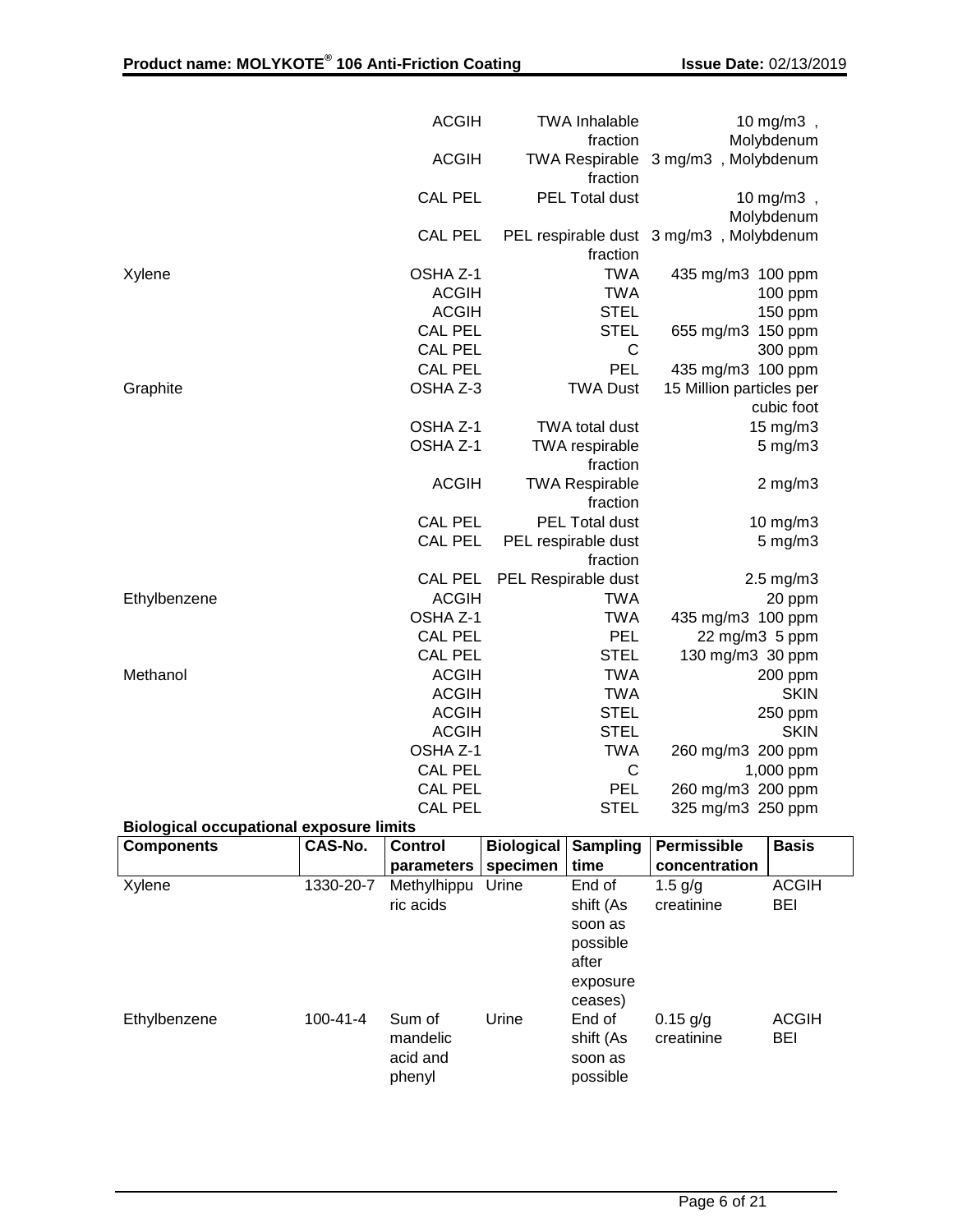|          |         | glyoxylic<br>acid |       | after<br>exposure<br>ceases)                                               |           |                     |
|----------|---------|-------------------|-------|----------------------------------------------------------------------------|-----------|---------------------|
| Methanol | 67-56-1 | Methanol          | Urine | End of<br>shift (As<br>soon as<br>possible<br>after<br>exposure<br>ceases) | $15$ mg/l | <b>ACGIH</b><br>BEI |

#### **Exposure controls**

**Engineering controls:** Use engineering controls to maintain airborne level below exposure limit requirements or guidelines. If there are no applicable exposure limit requirements or guidelines, use only with adequate ventilation. Local exhaust ventilation may be necessary for some operations.

#### **Individual protection measures**

**Eye/face protection:** Use chemical goggles.

#### **Skin protection**

**Hand protection:** Use gloves chemically resistant to this material. Examples of preferred glove barrier materials include: Neoprene. Polyethylene. Ethyl vinyl alcohol laminate ("EVAL"). Polyvinyl alcohol ("PVA"). Polyvinyl chloride ("PVC" or "vinyl"). Viton. Examples of acceptable glove barrier materials include: Butyl rubber. Natural rubber ("latex"). Nitrile/butadiene rubber ("nitrile" or "NBR"). NOTICE: The selection of a specific glove for a particular application and duration of use in a workplace should also take into account all relevant workplace factors such as, but not limited to: Other chemicals which may be handled, physical requirements (cut/puncture protection, dexterity, thermal protection), potential body reactions to glove materials, as well as the instructions/specifications provided by the glove supplier.

**Other protection:** Use protective clothing chemically resistant to this material. Selection of specific items such as face shield, boots, apron, or full body suit will depend on the task.

**Respiratory protection:** Respiratory protection should be worn when there is a potential to exceed the exposure limit requirements or guidelines. If there are no applicable exposure limit requirements or guidelines, use an approved respirator. Selection of air-purifying or positivepressure supplied-air will depend on the specific operation and the potential airborne concentration of the material. For emergency conditions, use an approved positive-pressure self-contained breathing apparatus.

The following should be effective types of air-purifying respirators: Organic vapor cartridge with a particulate pre-filter.

# **9. PHYSICAL AND CHEMICAL PROPERTIES**

#### **Appearance**

**Physical state** liquid **Color** grey **Odor** solvent-like **Odor Threshold** No data available **pH** No data available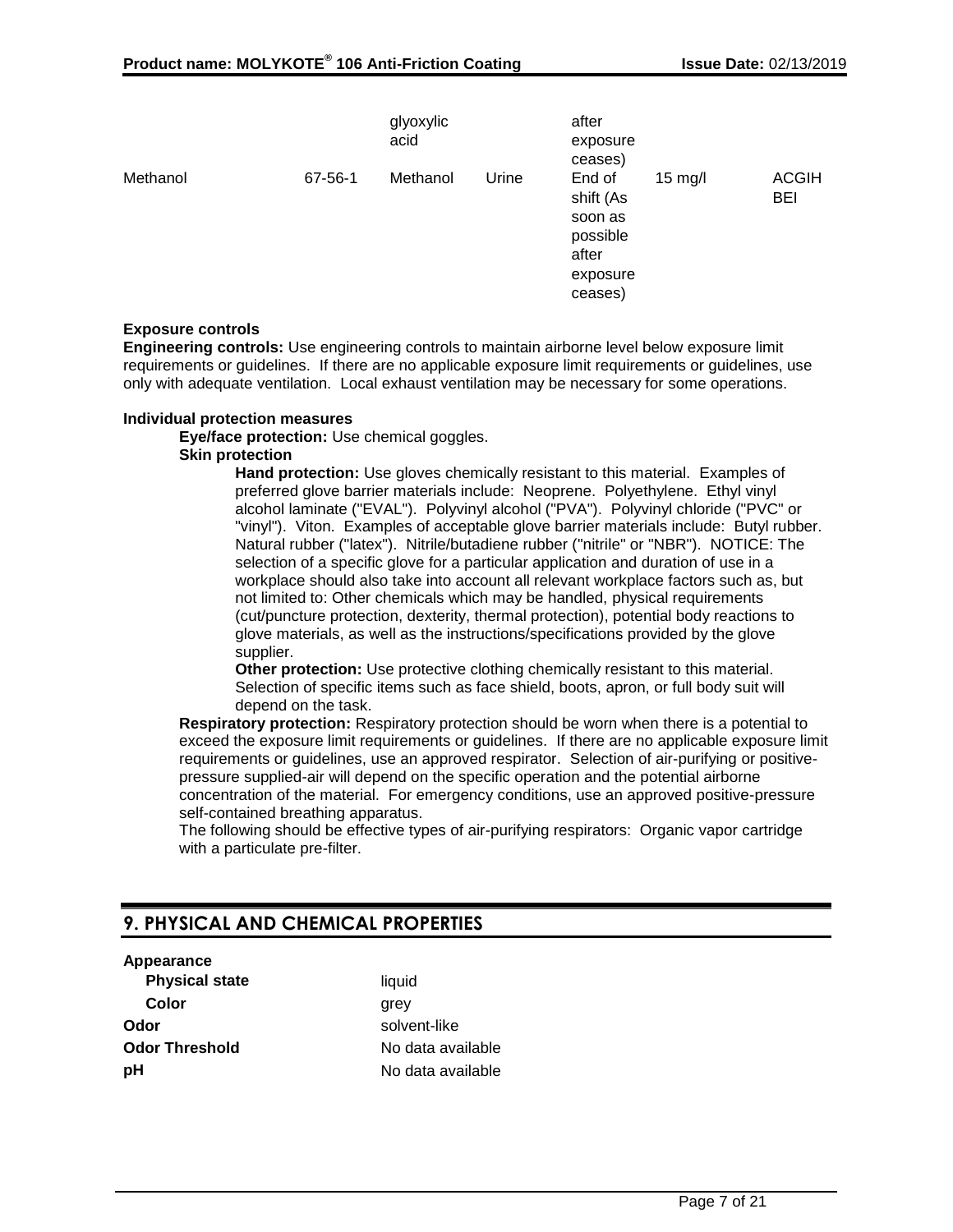| <b>Melting point/range</b>                        | No data available                                        |
|---------------------------------------------------|----------------------------------------------------------|
| <b>Freezing point</b>                             | No data available                                        |
| Boiling point (760 mmHg)                          | 64 °C (147 °F)                                           |
| <b>Flash point</b>                                | Pensky-Martens closed cup 29.5 °C (85.1 °F)              |
| <b>Evaporation Rate (Butyl Acetate</b><br>$= 1$   | No data available                                        |
| Flammability (solid, gas)                         | Not applicable                                           |
| <b>Lower explosion limit</b>                      | No data available                                        |
| <b>Upper explosion limit</b>                      | No data available                                        |
| <b>Vapor Pressure</b>                             | No data available                                        |
| <b>Relative Vapor Density (air = 1)</b>           | No data available                                        |
| Relative Density (water $= 1$ )                   | 1.165                                                    |
| <b>Water solubility</b>                           | No data available                                        |
| <b>Partition coefficient: n-</b><br>octanol/water | No data available                                        |
| <b>Auto-ignition temperature</b>                  | No data available                                        |
| <b>Decomposition temperature</b>                  | No data available                                        |
| <b>Kinematic Viscosity</b>                        | > 20.5 mm2/s at 25 °C $(77 °F)$                          |
| <b>Explosive properties</b>                       | Not explosive                                            |
| <b>Oxidizing properties</b>                       | The substance or mixture is not classified as oxidizing. |
| Molecular weight                                  | No data available                                        |
| <b>Particle size</b>                              | Not applicable                                           |

NOTE: The physical data presented above are typical values and should not be construed as a specification.

# **10. STABILITY AND REACTIVITY**

**Reactivity:** Not classified as a reactivity hazard.

**Chemical stability:** Stable under normal conditions.

**Possibility of hazardous reactions:** Can react with strong oxidizing agents. When heated to temperatures above 150 °C (300 °F) in the presence of air, product can form formaldehyde vapours. Safe handling conditions may be maintained by keeping vapour concentrations within the occupational exposure limit for formaldehyde. Vapours may form explosive mixture with air. Flammable liquid and vapour.

**Conditions to avoid:** Heat, flames and sparks.

**Incompatible materials:** Oxidizing agents

**Hazardous decomposition products:** Bisphenol A. Phenol.

# **11. TOXICOLOGICAL INFORMATION**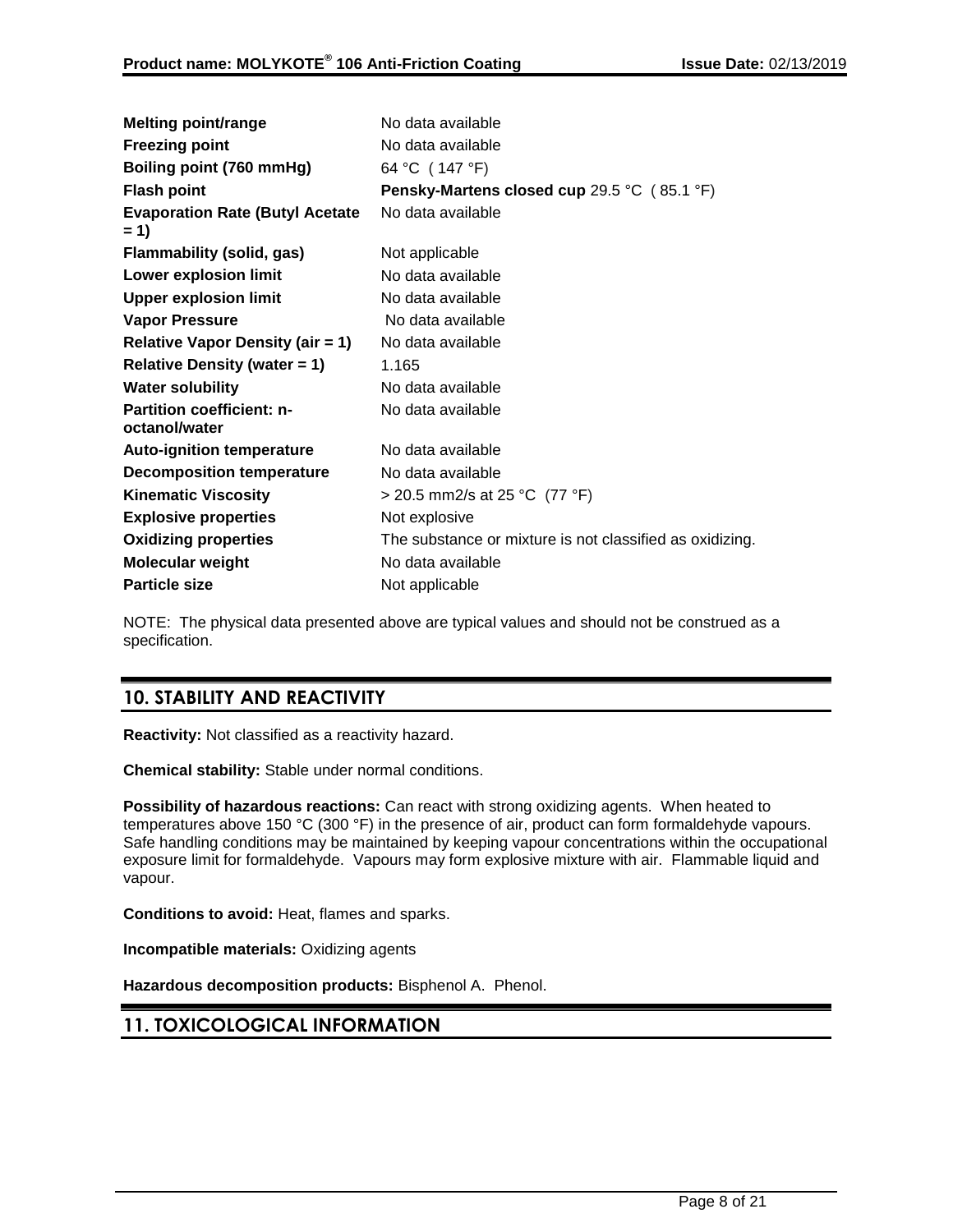*Toxicological information appears in this section when such data is available.*

#### **Acute toxicity**

#### **Acute oral toxicity**

Very low toxicity if swallowed. Harmful effects not anticipated from swallowing small amounts.

As product: Single dose oral LD50 has not been determined.

Based on information for component(s): LD50, Rat, > 5,000 mg/kg Estimated.

#### **Acute dermal toxicity**

Prolonged skin contact is unlikely to result in absorption of harmful amounts.

As product: The dermal LD50 has not been determined.

Based on information for component(s): LD50, Rabbit, > 5,000 mg/kg Estimated.

#### **Acute inhalation toxicity**

Prolonged excessive exposure may cause adverse effects. May cause respiratory irritation and central nervous system depression. Symptoms of excessive exposure may be anesthetic or narcotic effects; dizziness and drowsiness may be observed. As product: The LC50 has not been determined.

#### **Skin corrosion/irritation**

Brief contact may cause skin irritation with local redness. Prolonged contact may cause severe skin irritation with local redness and discomfort. May cause drying and flaking of the skin.

### **Serious eye damage/eye irritation**

May cause severe eye irritation. May cause moderate corneal injury.

#### **Sensitization**

For skin sensitization: Contains component(s) which have caused allergic skin sensitization in guinea pigs.

For respiratory sensitization: No relevant data found.

#### **Specific Target Organ Systemic Toxicity (Single Exposure)**

Contains component(s) which are classified as specific target organ toxicant, single exposure, category 3.

#### **Specific Target Organ Systemic Toxicity (Repeated Exposure)**

Contains component(s) which have been reported to cause effects on the following organs in animals: Blood. Kidney. Liver.

Lung.

May cause hearing loss based on animal data.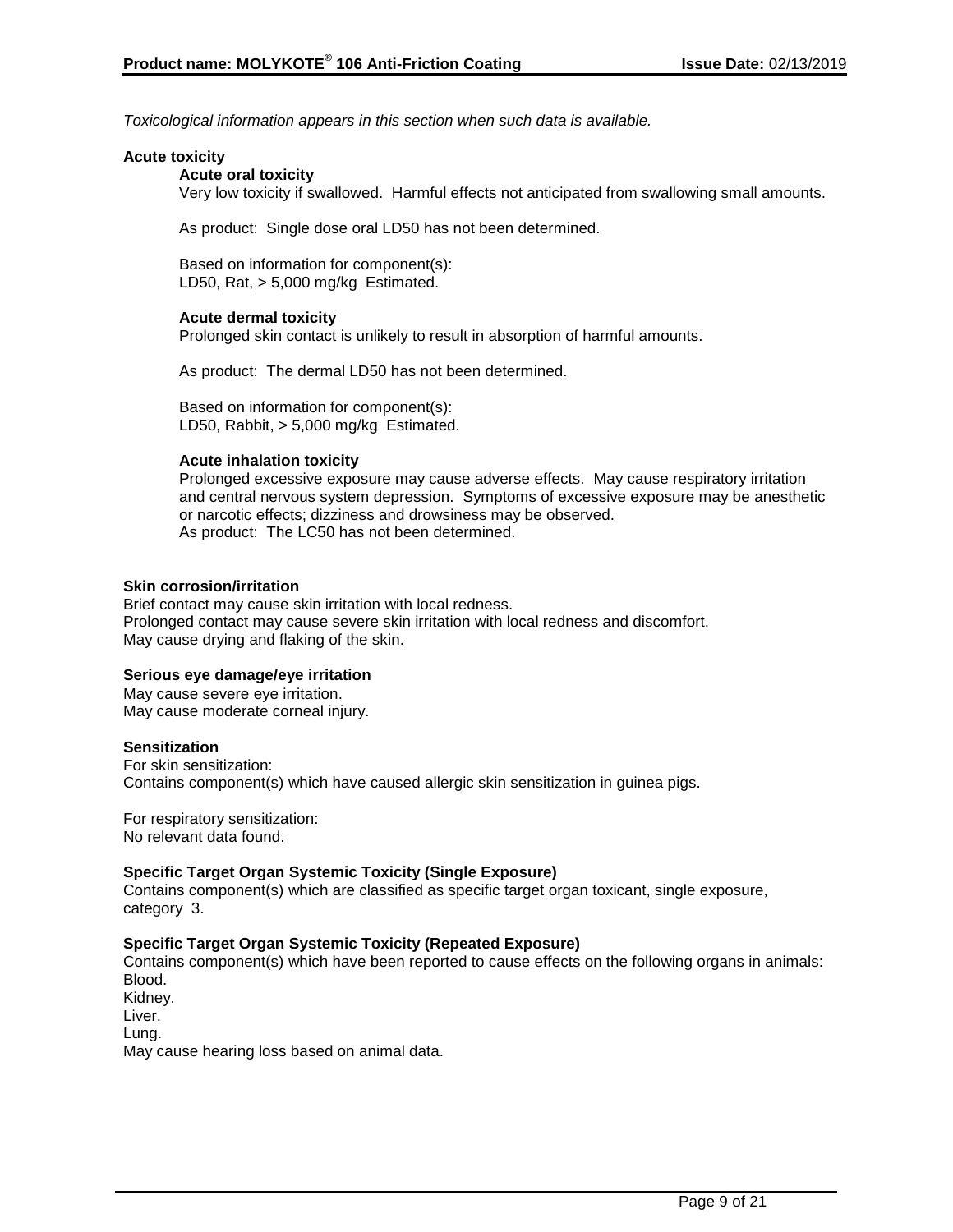Butanol has been reported to cause eye effects (tearing, blurred vision, sensitivity to light, temporary corneal effects), hearing loss and vertigo.

#### **Carcinogenicity**

Ethylbenzene has been shown to cause cancer in laboratory animals. There is no evidence that these findings are relevant to humans.

#### **Teratogenicity**

Contains component(s) which caused birth defects in laboratory animals only at doses toxic to the mother. Contains component(s) which, in laboratory animals, have been toxic to the fetus at doses nontoxic to the mother.

#### **Reproductive toxicity**

Contains component(s) which did not interfere with reproduction in animal studies.

#### **Mutagenicity**

Contains a component(s) which were negative in in vitro genetic toxicity studies. Contains component(s) which were negative in animal genetic toxicity studies.

#### **Aspiration Hazard**

Based on physical properties, not likely to be an aspiration hazard.

### **COMPONENTS INFLUENCING TOXICOLOGY:**

#### **Butanol**

### **Acute inhalation toxicity**

LC50, Rat, male and female, 4 Hour, vapour, > 17.76 mg/l OECD Test Guideline 403 No deaths occurred at this concentration.

#### **Molybdenum disulfide**

#### **Acute inhalation toxicity**

LC50, Rat, 4 Hour, dust/mist, > 2.82 mg/l No deaths occurred at this concentration.

#### **Xylene**

**Acute inhalation toxicity** LC50, Rat, 4 Hour, vapour, 27.5 mg/l

## **Reaction product: Bisphenol A-(epichlorohydrin); epoxy resin (number average molecular weight 700-1100)**

**Acute inhalation toxicity**

The LC50 has not been determined.

#### **Graphite**

#### **Acute inhalation toxicity**

LC50, Rat, 4 Hour, dust/mist, > 2 mg/l OECD Test Guideline 403 No deaths occurred at this concentration.

#### **Ethylbenzene**

#### **Acute inhalation toxicity**

LC50, Rat, 4 Hour, vapour, 17.2 mg/l

#### **Methanol**

**Acute inhalation toxicity**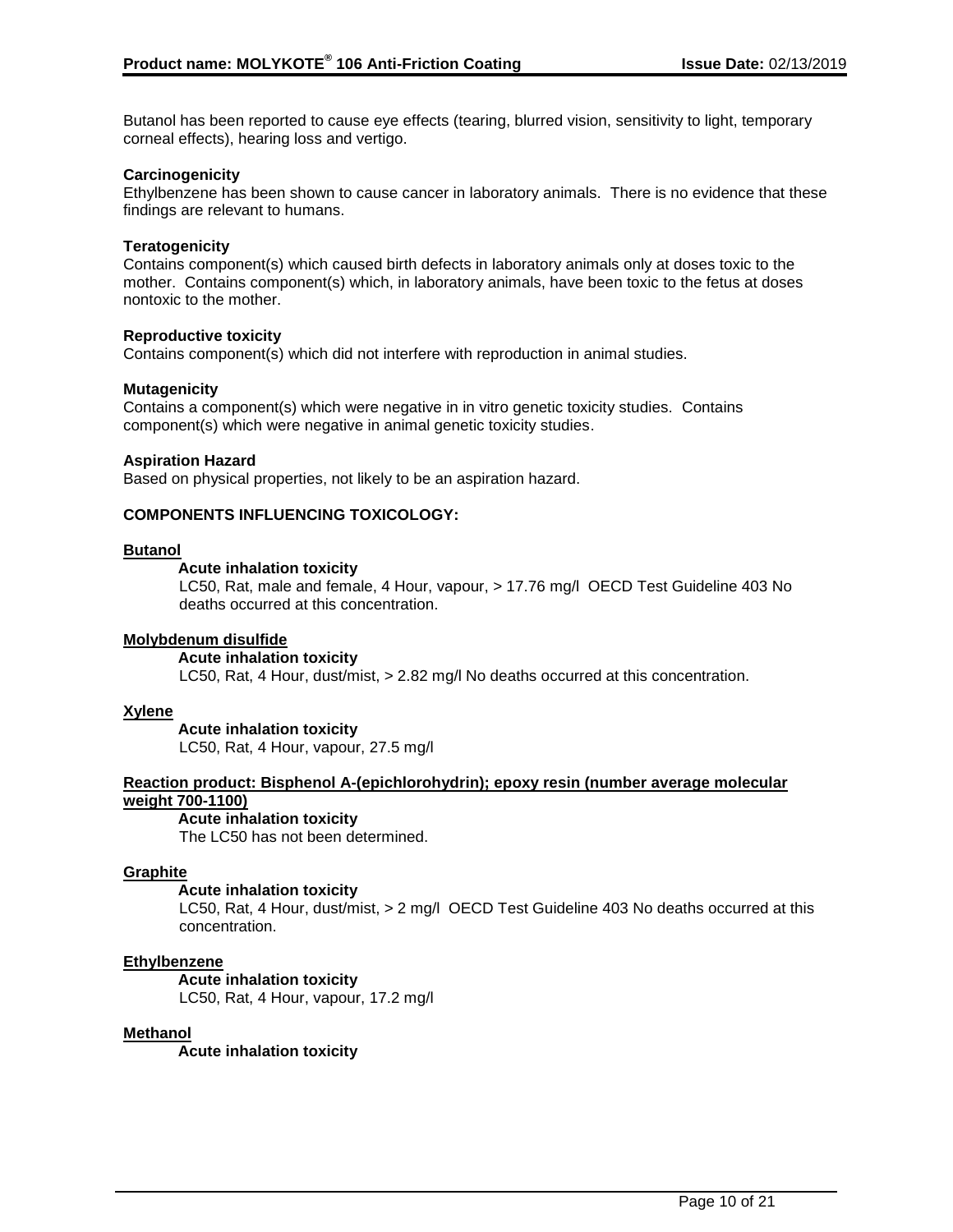Easily attainable vapor concentrations may cause serious adverse effects, even death. At lower concentrations: May cause respiratory irritation and central nervous system depression. Symptoms may include headache, dizziness and drowsiness, progressing to incoordination and unconsciousness. Inhalation of methanol may cause effects ranging from headache, narcosis and visual impairment to metabolic acidosis, blindness, and even death. Effects may be delayed.

LC50, Rat, 4 Hour, vapour, 3 mg/l

| Carcinogenicity |              |                                                |
|-----------------|--------------|------------------------------------------------|
| Component       | List         | <b>Classification</b>                          |
| Ethylbenzene    | <b>IARC</b>  | Group 2B: Possibly carcinogenic to             |
|                 | <b>ACGIH</b> | humans<br>A3: Confirmed animal carcinogen with |
|                 |              | unknown relevance to humans.                   |

# **12. ECOLOGICAL INFORMATION**

*Ecotoxicological information appears in this section when such data is available.*

#### **Toxicity**

## **Butanol**

### **Acute toxicity to fish**

Material is practically non-toxic to aquatic organisms on an acute basis (LC50/EC50/EL50/LL50 >100 mg/L in the most sensitive species tested). LC50, Pimephales promelas (fathead minnow), flow-through test, 96 Hour, 1,376 mg/l, OECD Test Guideline 203 or Equivalent

#### **Acute toxicity to aquatic invertebrates**

EC50, Daphnia magna (Water flea), static test, 48 Hour, 1,328 mg/l, OECD Test Guideline 202 or Equivalent

#### **Acute toxicity to algae/aquatic plants**

EC50, Pseudokirchneriella subcapitata (green algae), 96 Hour, Growth rate inhibition, 225 mg/l, OECD Test Guideline 201 or Equivalent

#### **Toxicity to bacteria**

EC50, Pseudomonas putida, static test, 17 Hour, Growth inhibition, > 1,000 mg/l, DIN 38412

#### **Chronic toxicity to aquatic invertebrates** NOEC, Daphnia magna (Water flea), semi-static test, 21 d, number of offspring, 4.1 mg/l

### **Toxicity to Above Ground Organisms**

Material is practically non-toxic to birds on an acute basis (LD50 > 2000 mg/kg).

#### **Molybdenum disulfide**

#### **Acute toxicity to fish**

Material is practically non-toxic to aquatic organisms on an acute basis (LC50/EC50/EL50/LL50 >100 mg/L in the most sensitive species tested). For similar material(s): LC50, Fish, 96 Hour, > 100 mg/l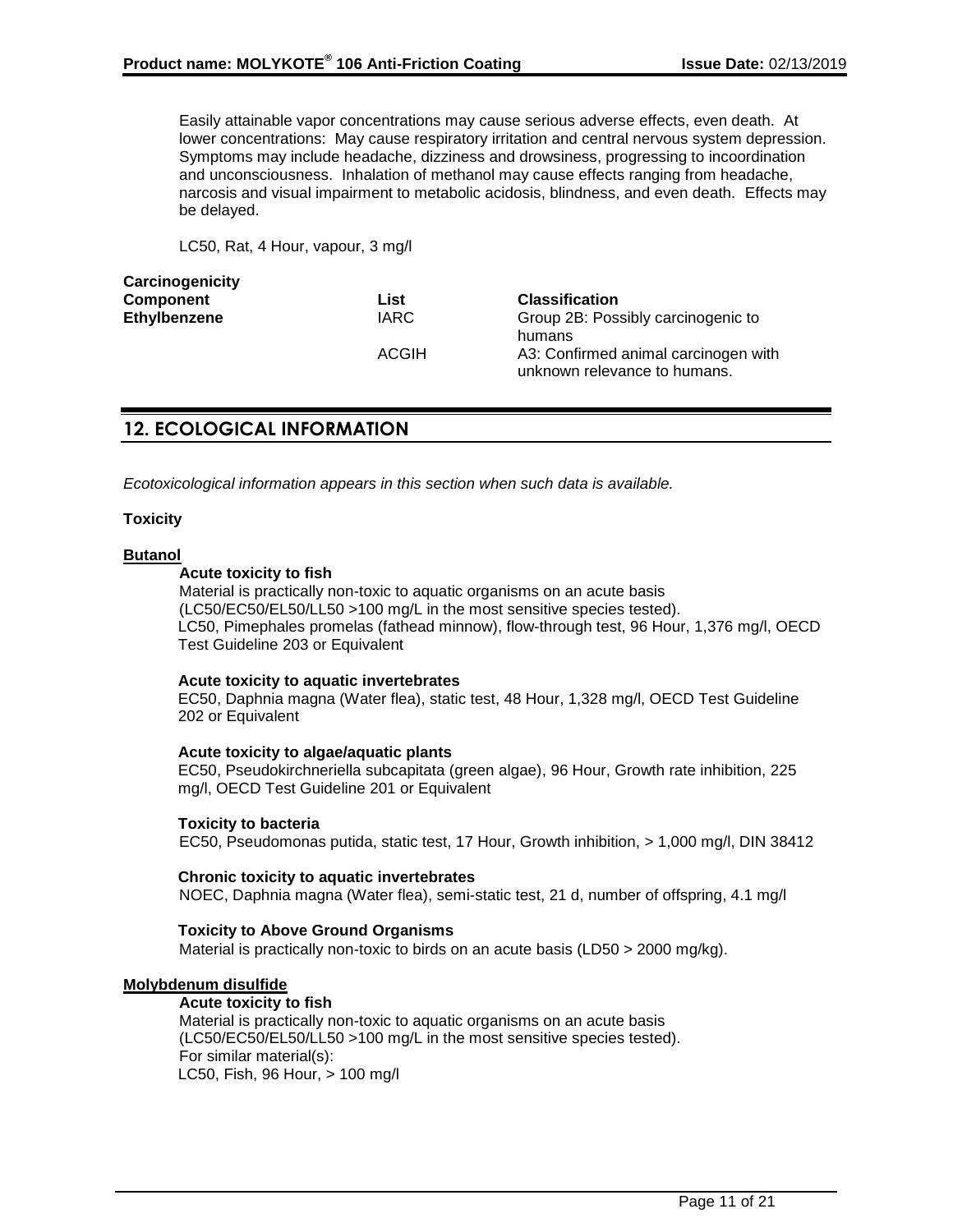#### **Acute toxicity to aquatic invertebrates**

Based on data from similar materials EC50, Daphnia magna (Water flea), 48 Hour, > 100 mg/l

### **Acute toxicity to algae/aquatic plants**

Based on data from similar materials ErC50, algae, 72 Hour, Growth rate, > 100 mg/l

#### **Toxicity to bacteria**

EC50, 30 Hour, Respiration rates., > 100 mg/l

### **Chronic toxicity to fish**

Based on data from similar materials NOEC, Fish, 34 d, > 10 mg/l

#### **Chronic toxicity to aquatic invertebrates**

Based on data from similar materials NOEC, Daphnia magna, 21 d, > 10 mg/l

#### **Xylene**

#### **Acute toxicity to fish**

Material is moderately toxic to aquatic organisms on an acute basis (LC50/EC50 between 1 and 10 mg/L in the most sensitive species tested). LC50, Oncorhynchus mykiss (rainbow trout), semi-static test, 96 Hour, 2.6 mg/l, OECD Test Guideline 203 or Equivalent

#### **Acute toxicity to aquatic invertebrates**

IC50, Daphnia magna (Water flea), 24 Hour, 1 - 4.7 mg/l, OECD Test Guideline 202 or **Equivalent** 

#### **Acute toxicity to algae/aquatic plants**

ErC50, Pseudokirchneriella subcapitata (algae), Static, 73 Hour, Growth rate, 4.36 mg/l, OECD Test Guideline 201 or Equivalent NOEC, Pseudokirchneriella subcapitata (green algae), 73 Hour, Growth rate, 0.44 mg/l, OECD Test Guideline 201 or Equivalent

#### **Chronic toxicity to fish**

NOEC, Oncorhynchus mykiss (rainbow trout), flow-through, 56 d, mortality, > 1.3 mg/l

#### **Reaction product: Bisphenol A-(epichlorohydrin); epoxy resin (number average molecular weight 700-1100)**

#### **Acute toxicity to fish**

Based on information for a similar material: Not expected to be acutely toxic, but may cause adverse effects by physical/mechanical means.

#### **Graphite**

#### **Acute toxicity to fish**

Material is practically non-toxic to aquatic organisms on an acute basis (LC50/EC50/EL50/LL50 >100 mg/L in the most sensitive species tested). LC50, Danio rerio (zebra fish), 96 Hour, > 100 mg/l, OECD Test Guideline 203

#### **Acute toxicity to aquatic invertebrates**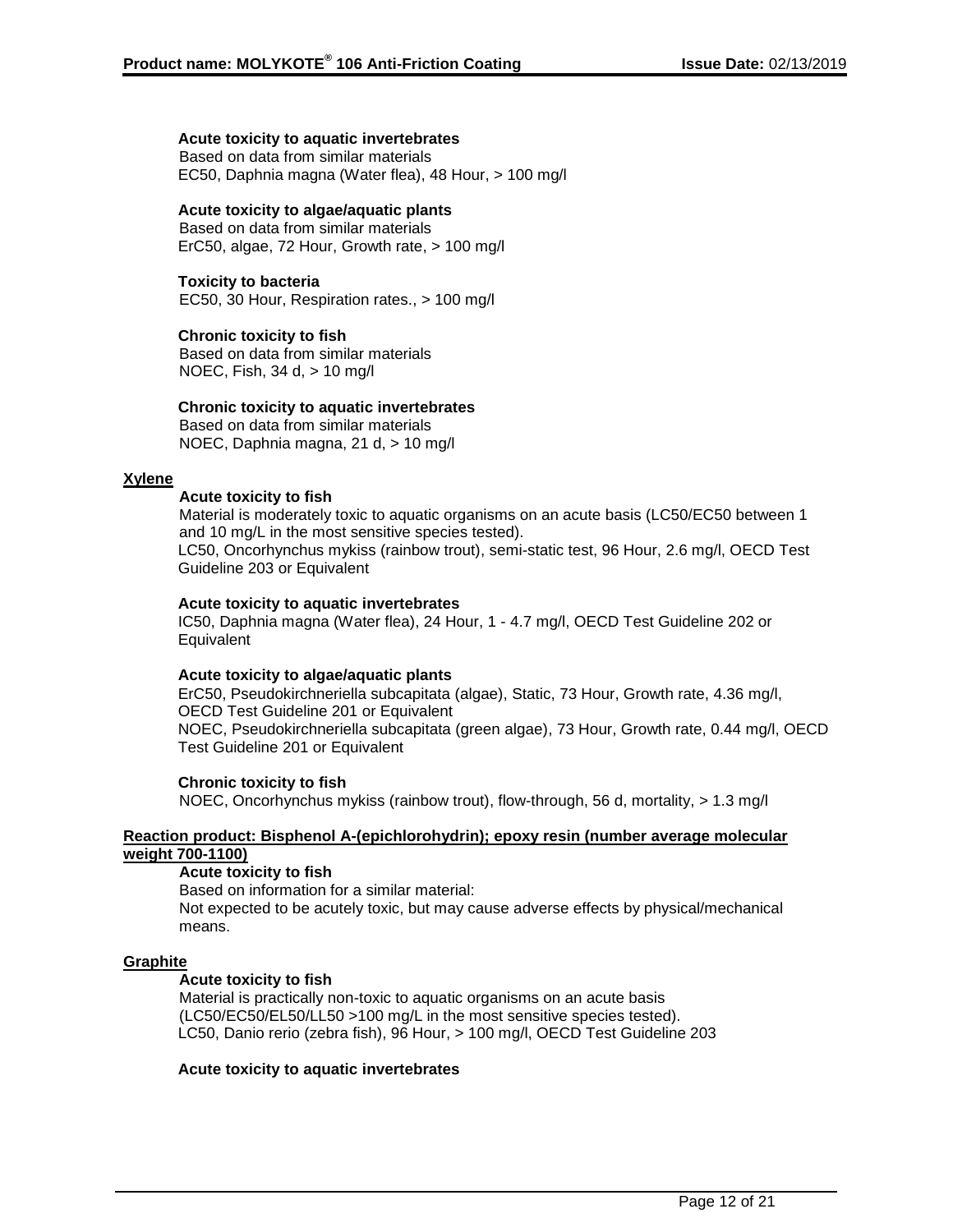EC50, Daphnia magna (Water flea), 48 Hour, > 100 mg/l, OECD Test Guideline 202

#### **Acute toxicity to algae/aquatic plants**

EC50, Pseudokirchneriella subcapitata (green algae), 72 Hour, > 100 mg/l, OECD Test Guideline 201

### **Toxicity to bacteria**

EC50, 3 Hour, > 1,012.5 mg/l, OECD Test Guideline 209

### **Ethylbenzene**

#### **Acute toxicity to fish**

Material is moderately toxic to aquatic organisms on an acute basis (LC50/EC50 between 1 and 10 mg/L in the most sensitive species tested).

LC50, Oncorhynchus mykiss (rainbow trout), semi-static test, 96 Hour, 4.2 mg/l, OECD Test Guideline 203 or Equivalent

### **Acute toxicity to aquatic invertebrates**

EC50, Daphnia magna (Water flea), Static, 48 Hour, 1.8 - 2.4 mg/l

### **Acute toxicity to algae/aquatic plants**

EC50, Pseudokirchneriella subcapitata (green algae), 72 Hour, Growth inhibition (cell density reduction), 3.6 - 4.6 mg/l, OECD Test Guideline 201 or Equivalent

### **Toxicity to bacteria**

EC50, Bacteria, 16 Hour, > 12 mg/l

### **Chronic toxicity to aquatic invertebrates**

NOEC, Ceriodaphnia dubia (water flea), semi-static test, 7 d, 0.96 mg/l

#### **Toxicity to soil-dwelling organisms**

LC50, Eisenia fetida (earthworms), 2 d, survival, 0.047 mg/cm2

#### **Methanol**

#### **Acute toxicity to fish**

Material is practically non-toxic to aquatic organisms on an acute basis (LC50/EC50/EL50/LL50 >100 mg/L in the most sensitive species tested). LC50, Bluegill sunfish (Lepomis macrochirus), flow-through test, 96 Hour, 15,400 mg/l

#### **Acute toxicity to aquatic invertebrates**

LC50, Daphnia magna (Water flea), 48 Hour, > 10,000 mg/l

#### **Acute toxicity to algae/aquatic plants**

ErC50, Pseudokirchneriella subcapitata (green algae), 96 Hour, Growth rate, 22,000 mg/l, OECD Test Guideline 201 or Equivalent

#### **Toxicity to bacteria**

IC50, activated sludge, 3 Hour, Respiration rates., > 1,000 mg/l, OECD Test Guideline 209

#### **Chronic toxicity to fish**

NOEC, Oryzias latipes (Orange-red killifish), 200 Hour, 15,800 mg/l

#### **Persistence and degradability**

#### **Butanol**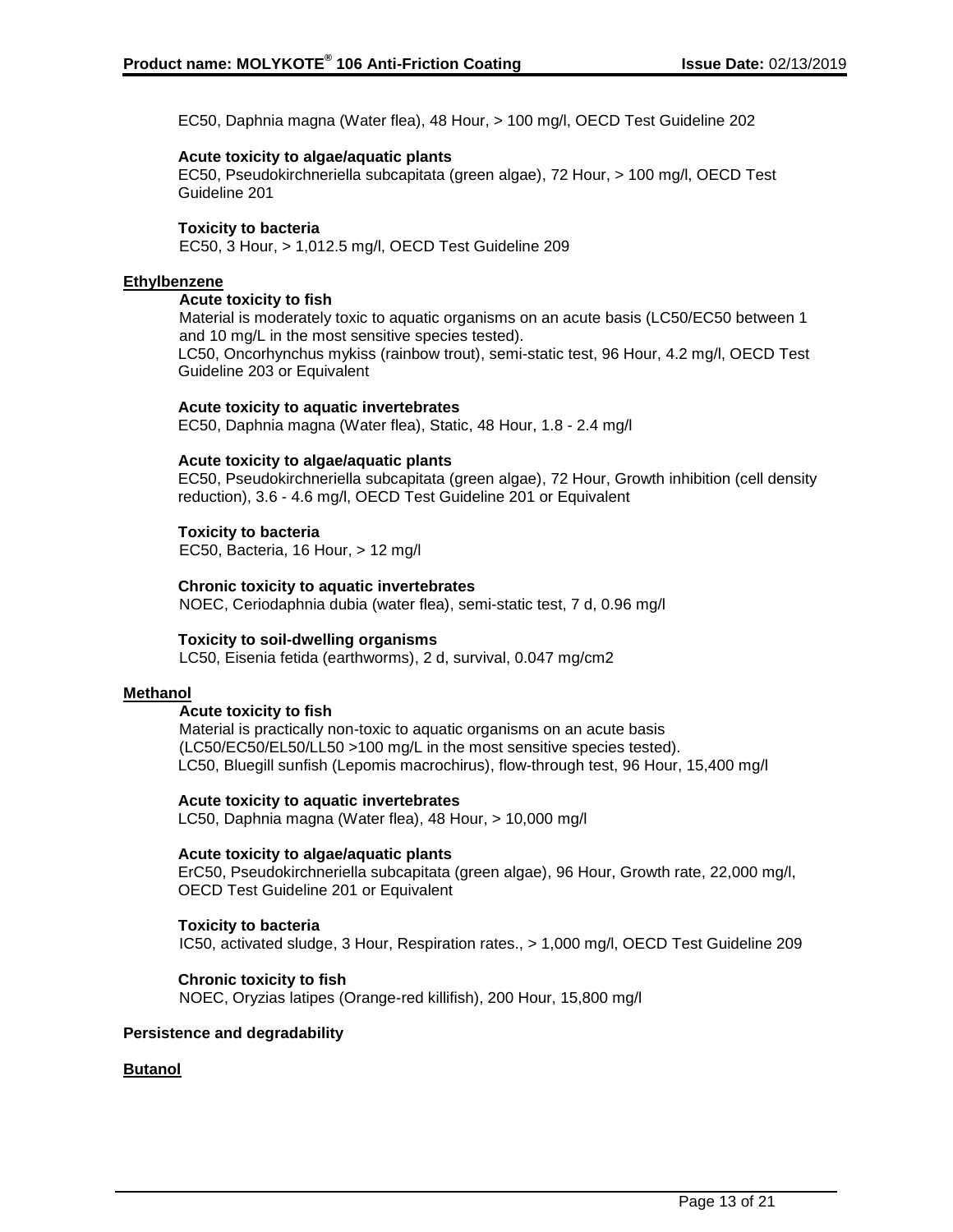**Biodegradability:** Material is readily biodegradable. Passes OECD test(s) for ready biodegradability. 10-day Window: Pass **Biodegradation:** 98 % **Exposure time:** 19 d **Method:** OECD Test Guideline 301E or Equivalent

### **Theoretical Oxygen Demand:** 2.59 mg/mg Estimated.

**Chemical Oxygen Demand:** 2.45 mg/mg Estimated.

**Photodegradation Test Type:** Half-life (indirect photolysis) **Sensitization:** OH radicals **Atmospheric half-life:** 55.9 Hour **Method:** Estimated.

#### **Molybdenum disulfide**

**Biodegradability:** Biodegradability is not applicable to inorganic substances.

#### **Xylene**

**Biodegradability:** Material is expected to be readily biodegradable. 10-day Window: Pass **Biodegradation:** > 60 % **Exposure time:** 10 d **Method:** OECD Test Guideline 301F or Equivalent

**Theoretical Oxygen Demand:** 3.17 mg/mg

#### **Biological oxygen demand (BOD)**

| <b>Incubation</b><br>Time | <b>BOD</b> |
|---------------------------|------------|
| 5 d                       | 37.000 %   |
| 10 d                      | 58.000 %   |
| 20d                       | 72.000 %   |

#### **Photodegradation**

**Test Type:** Half-life (indirect photolysis) **Sensitization:** OH radicals **Atmospheric half-life:** 19.7 Hour **Method:** Estimated.

#### **Reaction product: Bisphenol A-(epichlorohydrin); epoxy resin (number average molecular weight 700-1100)**

**Biodegradability:** This water-insoluble polymeric solid is expected to be inert in the environment. Surface photodegradation is expected with exposure to sunlight. No appreciable biodegradation is expected.

#### **Graphite**

**Biodegradability:** Biodegradation is not applicable.

#### **Ethylbenzene**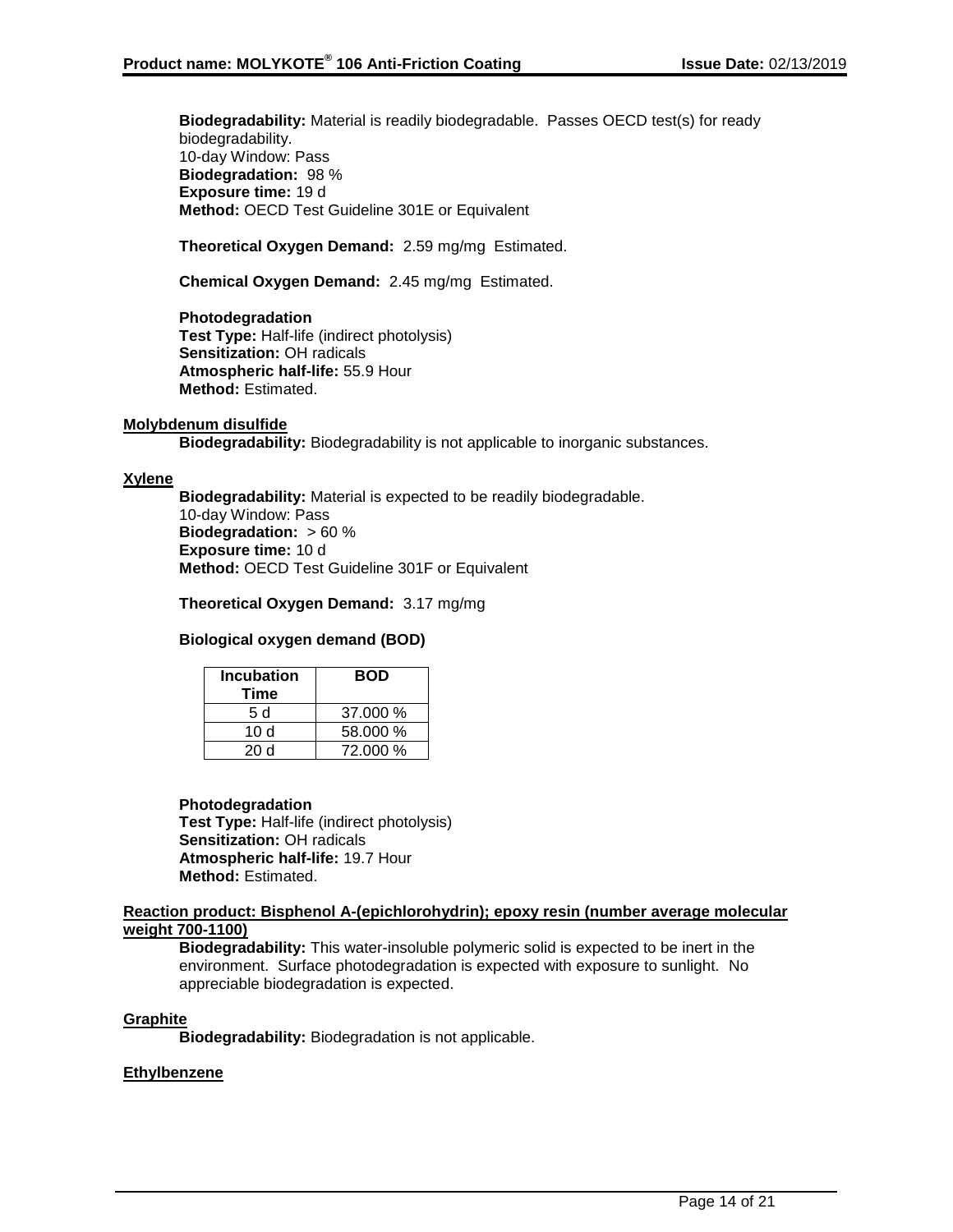**Biodegradability:** Material is readily biodegradable. Passes OECD test(s) for ready biodegradability. 10-day Window: Pass **Biodegradation:** 100 % **Exposure time:** 6 d **Method:** OECD Test Guideline 301E or Equivalent

### **Theoretical Oxygen Demand:** 3.17 mg/mg Estimated.

### **Chemical Oxygen Demand:** 2.62 mg/mg Dichromate

# **Biological oxygen demand (BOD)**

| <b>Incubation</b><br>Time | <b>BOD</b> |
|---------------------------|------------|
| .5 d                      | 31.5%      |
| 10 d                      | 38.5%      |
| 20 d                      | 45.4%      |

**Photodegradation Sensitization:** OH radicals **Atmospheric half-life:** 55 Hour **Method:** Estimated.

#### **Methanol**

**Biodegradability:** Material is readily biodegradable. Passes OECD test(s) for ready biodegradability.

**Theoretical Oxygen Demand:** 1.50 mg/mg

**Chemical Oxygen Demand:** 1.49 mg/mg Dichromate

#### **Biological oxygen demand (BOD)**

| <b>Incubation</b><br>Time | <b>BOD</b> |
|---------------------------|------------|
| 5 d                       | 72 %       |
| 20d                       | 79 %       |

**Photodegradation Test Type:** Half-life (indirect photolysis) **Sensitization:** OH radicals **Atmospheric half-life:** 8 - 18 d **Method:** Estimated.

**Bioaccumulative potential**

**Butanol**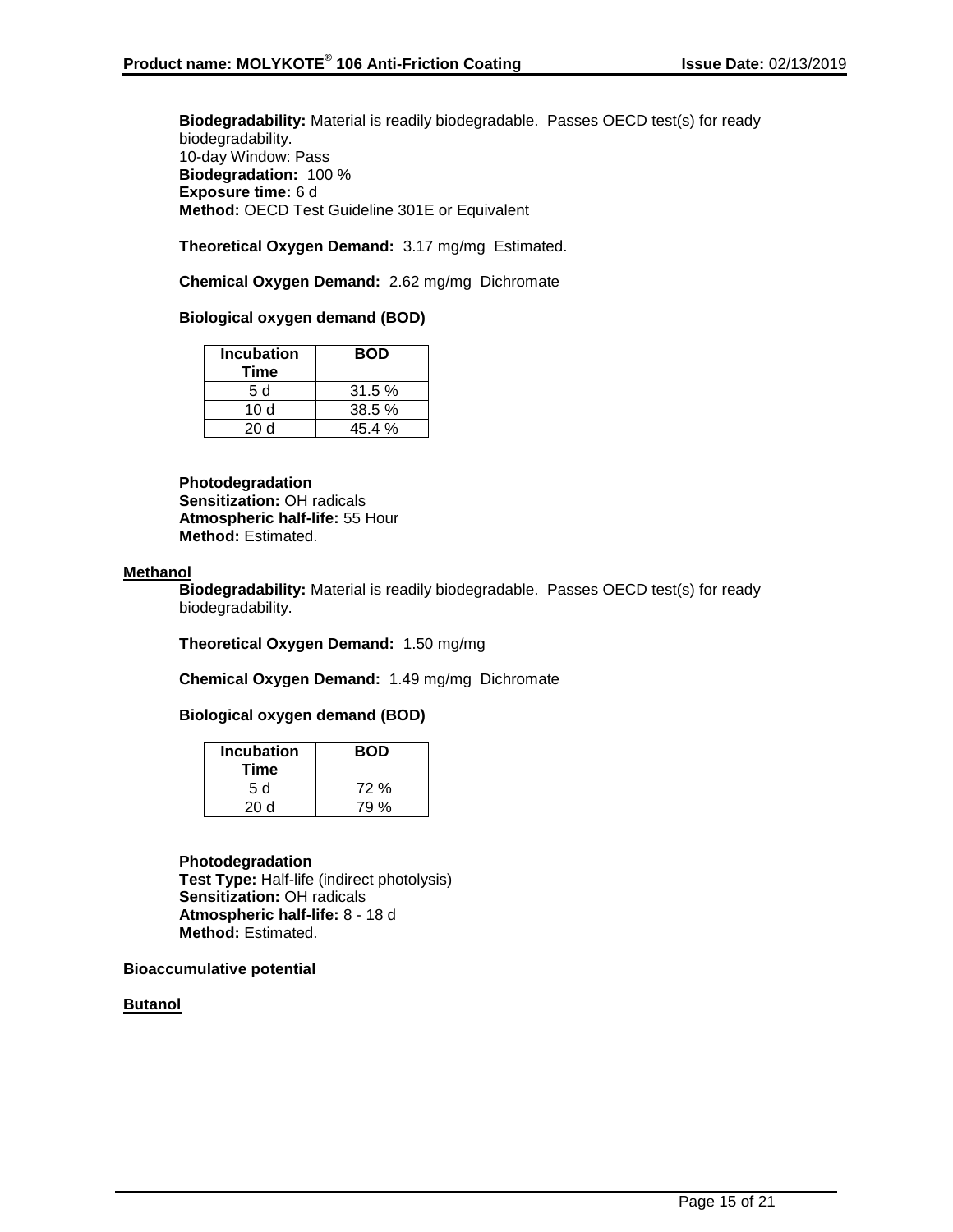**Bioaccumulation:** Bioconcentration potential is low (BCF < 100 or Log Pow < 3). **Partition coefficient: n-octanol/water(log Pow):** 1 at 25 °C OECD Guideline 117 (Partition Coefficient (n-octanol / water), HPLC Method) **Bioconcentration factor (BCF):** 3.16 Fish Estimated.

### **Molybdenum disulfide**

**Bioaccumulation:** Partitioning from water to n-octanol is not applicable.

#### **Xylene**

**Bioaccumulation:** Bioconcentration potential is low (BCF < 100 or Log Pow < 3). **Partition coefficient: n-octanol/water(log Pow):** 3.12 Measured **Bioconcentration factor (BCF):** 25.9 Rainbow trout (Salmo gairdneri) Measured

#### **Reaction product: Bisphenol A-(epichlorohydrin); epoxy resin (number average molecular weight 700-1100)**

**Bioaccumulation:** No relevant data found.

#### **Graphite**

**Bioaccumulation:** No relevant data found.

#### **Ethylbenzene**

**Bioaccumulation:** Bioconcentration potential is low (BCF < 100 or Log Pow < 3). **Partition coefficient: n-octanol/water(log Pow):** 3.15 Measured **Bioconcentration factor (BCF):** 15 Fish Measured

#### **Methanol**

**Bioaccumulation:** Bioconcentration potential is low (BCF < 100 or Log Pow < 3). **Partition coefficient: n-octanol/water(log Pow):** -0.77 Measured **Bioconcentration factor (BCF):** < 10 Leuciscus idus (Golden orfe) Measured

#### **Mobility in soil**

#### **Butanol**

Potential for mobility in soil is very high (Koc between 0 and 50). **Partition coefficient (Koc):** 2.4 Estimated.

### **Molybdenum disulfide**

No relevant data found.

#### **Xylene**

Potential for mobility in soil is medium (Koc between 150 and 500). **Partition coefficient (Koc):** 443 Estimated.

#### **Reaction product: Bisphenol A-(epichlorohydrin); epoxy resin (number average molecular weight 700-1100)**

In the terrestrial environment, material is expected to remain in the soil. In the aquatic environment, material will sink and remain in the sediment.

#### **Graphite**

No relevant data found.

#### **Ethylbenzene**

Potential for mobility in soil is low (Koc between 500 and 2000). **Partition coefficient (Koc):** 518 Estimated.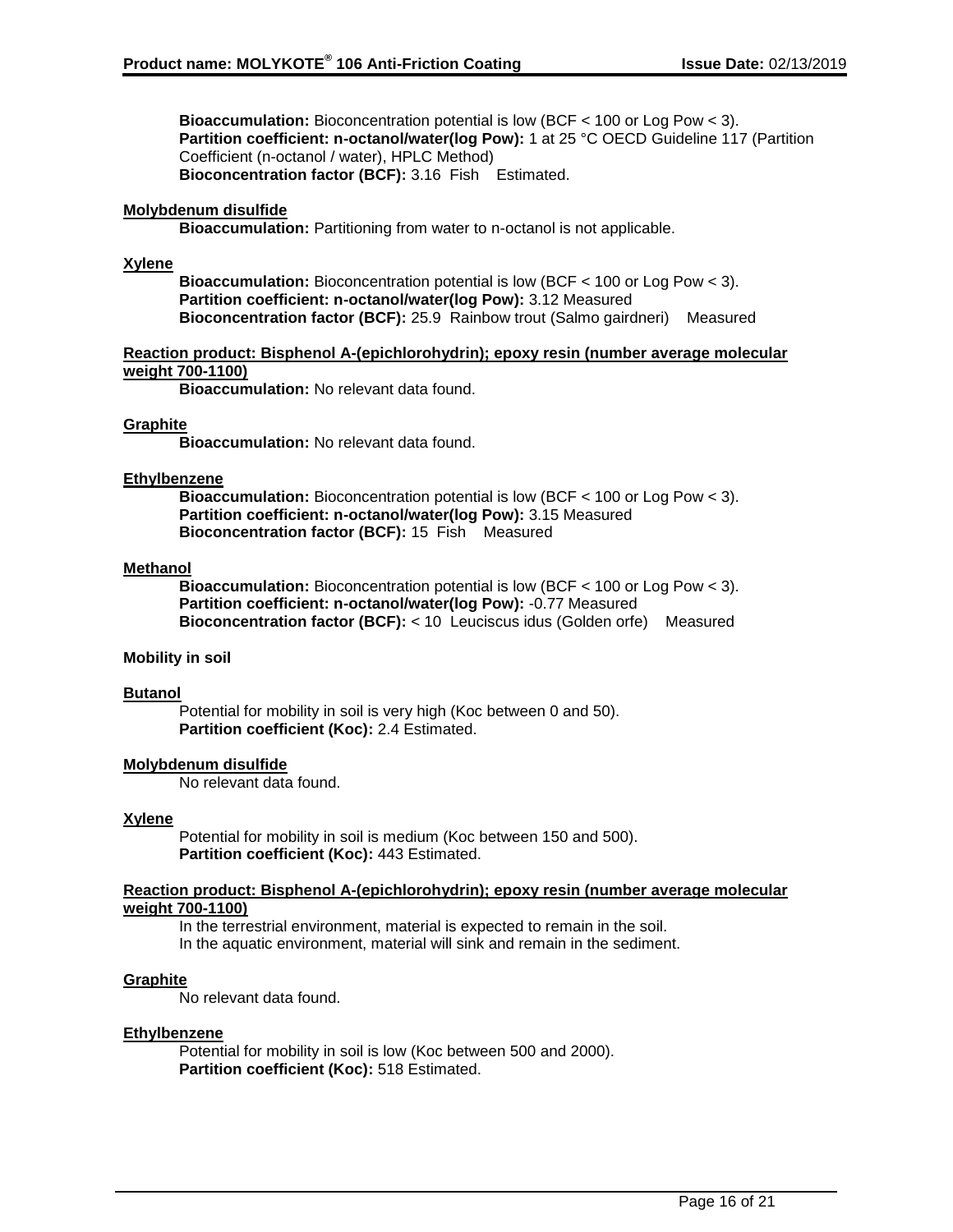**Methanol**

Potential for mobility in soil is very high (Koc between 0 and 50). **Partition coefficient (Koc):** 0.44 Estimated.

# **13. DISPOSAL CONSIDERATIONS**

**Disposal methods:** DO NOT DUMP INTO ANY SEWERS, ON THE GROUND, OR INTO ANY BODY OF WATER. All disposal practices must be in compliance with all Federal, State/Provincial and local laws and regulations. Regulations may vary in different locations. Waste characterizations and compliance with applicable laws are the responsibility solely of the waste generator. AS YOUR SUPPLIER, WE HAVE NO CONTROL OVER THE MANAGEMENT PRACTICES OR MANUFACTURING PROCESSES OF PARTIES HANDLING OR USING THIS MATERIAL. THE INFORMATION PRESENTED HERE PERTAINS ONLY TO THE PRODUCT AS SHIPPED IN ITS INTENDED CONDITION AS DESCRIBED IN MSDS SECTION: Composition Information. FOR UNUSED & UNCONTAMINATED PRODUCT, the preferred options include sending to a licensed, permitted: Incinerator or other thermal destruction device. For additional information, refer to: Handling & Storage Information, MSDS Section 7 Stability & Reactivity Information, MSDS Section10 Regulatory Information, MSDS Section 15

**Treatment and disposal methods of used packaging:** Empty containers should be recycled or otherwise disposed of by an approved waste management facility. Waste characterizations and compliance with applicable laws are the responsibility solely of the waste generator. Do not re-use containers for any purpose.

# **14. TRANSPORT INFORMATION**

**DOT**

| Proper shipping name       | Flammable liquids, n.o.s. (Ethylbenzene, Butan-1-ol) |
|----------------------------|------------------------------------------------------|
| UN number                  | UN 1993                                              |
| Class                      |                                                      |
| Packing group              | Ш                                                    |
| <b>Reportable Quantity</b> | Xylene, Ethylbenzene                                 |

| <b>Classification for SEA transport (IMO-IMDG):</b>  |                                                        |
|------------------------------------------------------|--------------------------------------------------------|
| Proper shipping name                                 | FLAMMABLE LIQUID, N.O.S. (Ethylbenzene, Butan-1-ol)    |
| UN number                                            | UN 1993                                                |
| <b>Class</b>                                         | 3                                                      |
| <b>Packing group</b>                                 | Ш                                                      |
| <b>Marine pollutant</b>                              | No                                                     |
| <b>Transport in bulk</b>                             | Consult IMO regulations before transporting ocean bulk |
| according to Annex I or II                           |                                                        |
| of MARPOL 73/78 and the                              |                                                        |
| <b>IBC or IGC Code</b>                               |                                                        |
| <b>Classification for AIR transport (IATA/ICAO):</b> |                                                        |
| Proper shipping name                                 | Flammable liquid, n.o.s. (Ethylbenzene, Butan-1-ol)    |
| <b>UN number</b>                                     | UN 1993                                                |
| <b>Class</b>                                         | 3                                                      |
|                                                      |                                                        |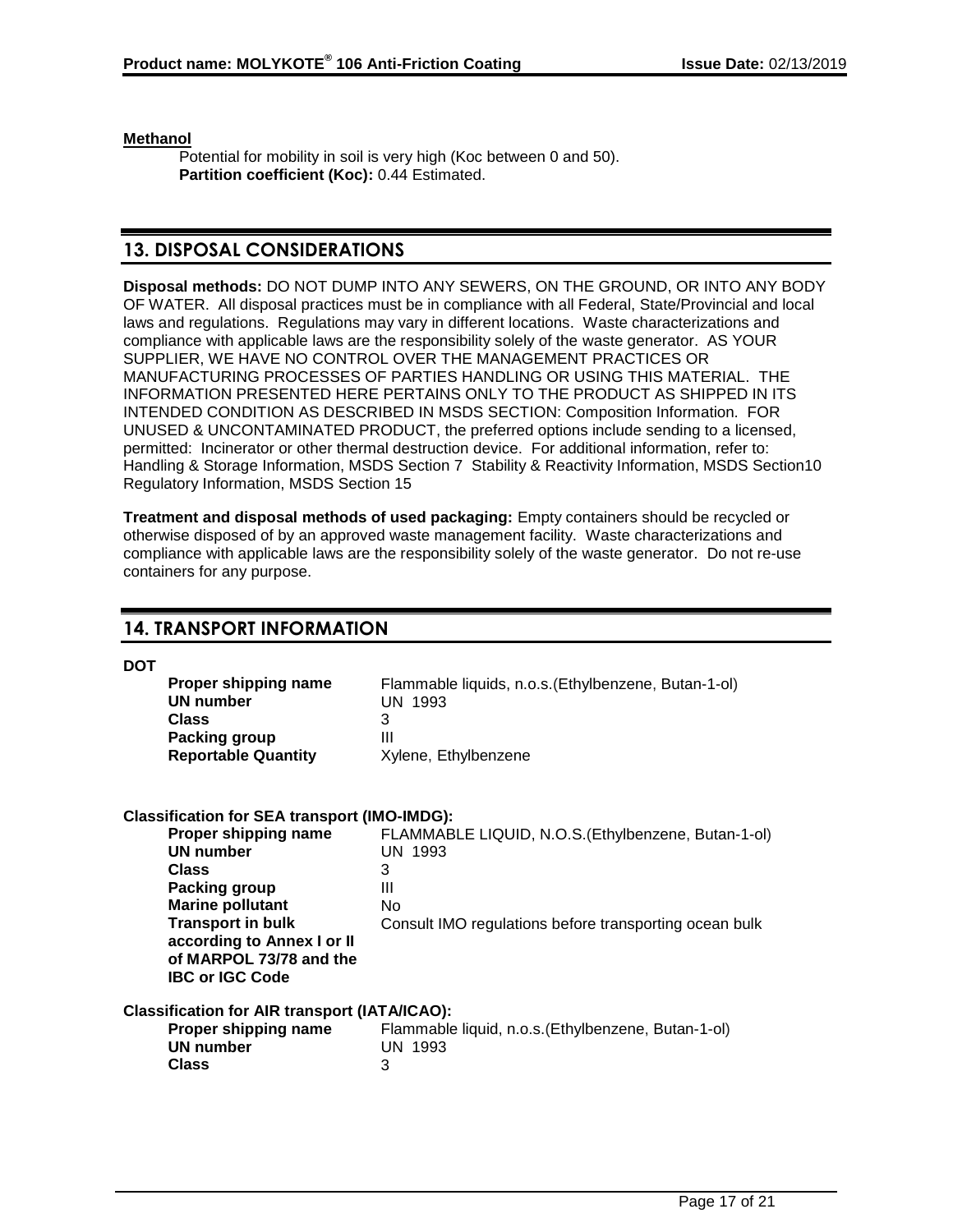**Packing group III** 

This information is not intended to convey all specific regulatory or operational requirements/information relating to this product. Transportation classifications may vary by container volume and may be influenced by regional or country variations in regulations. Additional transportation system information can be obtained through an authorized sales or customer service representative. It is the responsibility of the transporting organization to follow all applicable laws, regulations and rules relating to the transportation of the material.

# **15. REGULATORY INFORMATION**

| Superfund Amendments and Reauthorization Act of 1986 Title III (Emergency Planning and<br>Community Right-to-Know Act of 1986) Sections 311 and 312 |
|-----------------------------------------------------------------------------------------------------------------------------------------------------|
| Flammable (gases, aerosols, liquids, or solids)                                                                                                     |
| Hazard not otherwise classified (physical hazards)                                                                                                  |
| Skin corrosion or irritation                                                                                                                        |
| Serious eye damage or eye irritation                                                                                                                |
| Respiratory or skin sensitisation                                                                                                                   |
| Specific target organ toxicity (single or repeated exposure)                                                                                        |
| Superfund Amendments and Peauthorization Act of 1986 Title III (Emergency Planning and                                                              |

#### **Superfund Amendments and Reauthorization Act of 1986 Title III (Emergency Planning and Community Right-to-Know Act of 1986) Section 313**

The following components are subject to reporting levels established by SARA Title III, Section 313: **Components CASRN**

| Butanol      | 71-36-3   |
|--------------|-----------|
| Xylene       | 1330-20-7 |
| Ethylbenzene | 100-41-4  |

**Comprehensive Environmental Response, Compensation, and Liability Act of 1980 (CERCLA) Section 103**

| <b>Components</b> | <b>CASRN</b>   | <b>RQ (RCRA Code)</b> |
|-------------------|----------------|-----------------------|
| Xylene            | 1330-20-7      | 100 lbs RQ            |
| Xylene            | 1330-20-7      | 100 lbs RQ (F003)     |
| <b>Butanol</b>    | $71 - 36 - 3$  | 5000 lbs RQ           |
| Butanol           | $71 - 36 - 3$  | 100 lbs RQ (F003)     |
| Xylene            | 1330-20-7      | 100 lbs RQ            |
| Xylene            | 1330-20-7      | 100 lbs RQ (F003)     |
| Ethylbenzene      | $100 - 41 - 4$ | 1000 lbs RQ           |
| Ethylbenzene      | $100 - 41 - 4$ | 100 lbs RQ (F003)     |
| Methanol          | 67-56-1        | 5000 lbs RQ           |
| Methanol          | 67-56-1        | 100 lbs RQ (F003)     |

### **Pennsylvania Right To Know**

The following chemicals are listed because of the additional requirements of Pennsylvania law:

| <b>Components</b>            | <b>CASRN</b> |
|------------------------------|--------------|
| <b>Butanol</b>               | 71-36-3      |
| Ethoxy-1-methylethyl acetate | 54839-24-6   |
| Molybdenum disulfide         | 1317-33-5    |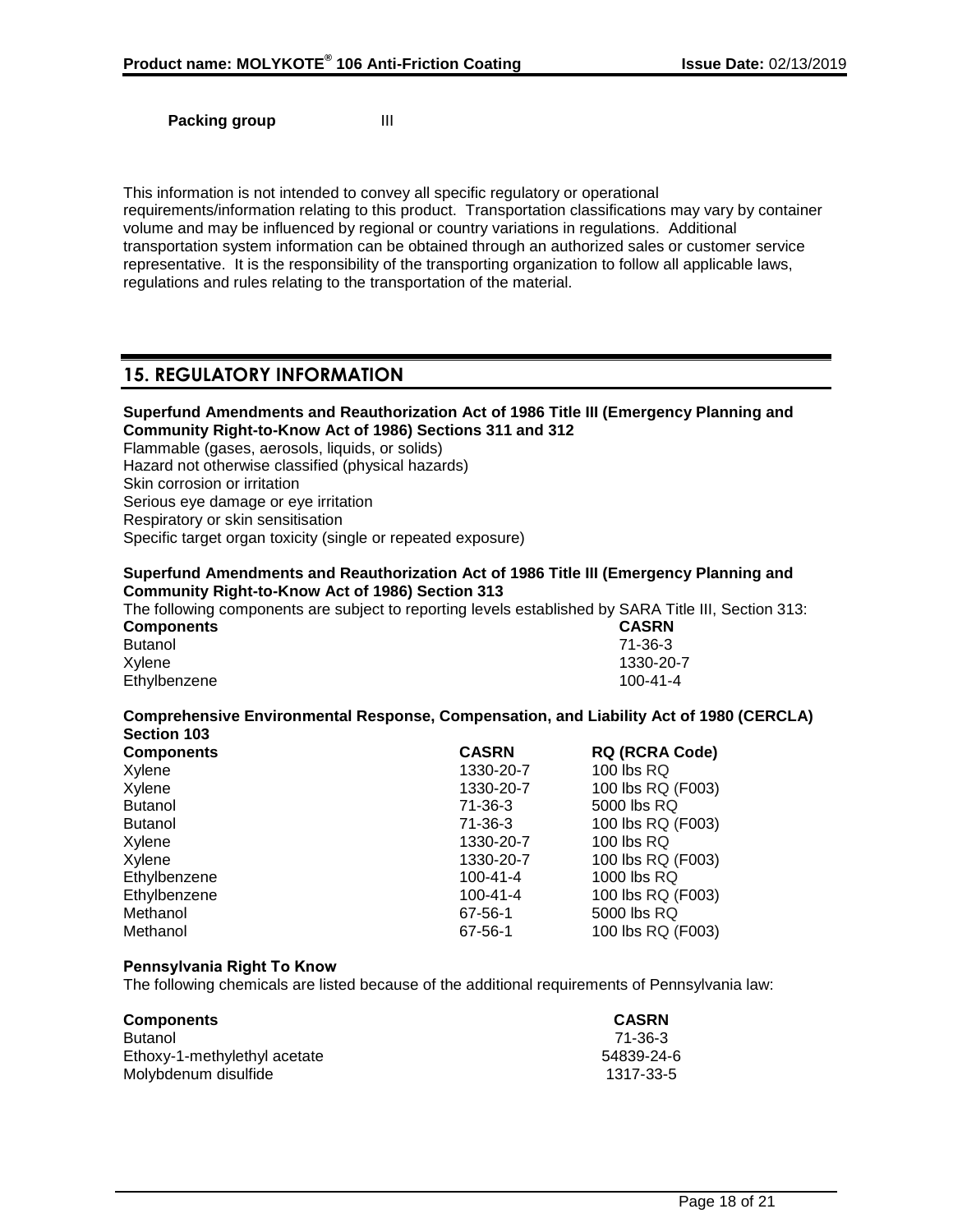| Xylene<br>Reaction product: Bisphenol A-(epichlorohydrin); epoxy resin<br>(number average molecular weight 700-1100) | 1330-20-7<br>25068-38-6 |
|----------------------------------------------------------------------------------------------------------------------|-------------------------|
| Graphite                                                                                                             | 7782-42-5               |
| Ethylbenzene                                                                                                         | $100 - 41 - 4$          |
| Urea-Formaldehyde Resin Butyl Ether                                                                                  | Not available           |
| Formaldehyde                                                                                                         | $50-00-0$               |

### **California Prop. 65**

WARNING: This product can expose you to chemicals including Ethylbenzene, Formaldehyde, which is/are known to the State of California to cause cancer, and Methanol, which is/are known to the State of California to cause birth defects or other reproductive harm. For more information go to www.P65Warnings.ca.gov.

### **United States TSCA Inventory (TSCA)**

All components of this product are in compliance with the inventory listing requirements of the U.S. Toxic Substances Control Act (TSCA) Chemical Substance Inventory.

# **16. OTHER INFORMATION**

### **Hazard Rating System**

| <b>Health</b> | <b>Flammability</b> | Instability                      |  |  |
|---------------|---------------------|----------------------------------|--|--|
|               |                     |                                  |  |  |
| HMIS          |                     |                                  |  |  |
| <b>Health</b> | <b>Flammability</b> | <b>Physical</b><br><b>Hazard</b> |  |  |
|               |                     |                                  |  |  |

\* = Chronic Effects (See Hazards Identification)

#### **Revision**

Identification Number: 4113738 / A776 / Issue Date: 02/13/2019 / Version: 8.0 Most recent revision(s) are noted by the bold, double bars in left-hand margin throughout this document.

#### **Legend**

| USA. ACGIH Threshold Limit Values (TLV)                                            |
|------------------------------------------------------------------------------------|
| ACGIH - Biological Exposure Indices (BEI)                                          |
| Ceiling                                                                            |
| California permissible exposure limits for chemical contaminants (Title 8, Article |
| 107)                                                                               |
| USA. Occupational Exposure Limits (OSHA) - Table Z-1 Limits for Air                |
| Contaminants                                                                       |
| USA. Occupational Exposure Limits (OSHA) - Table Z-3 Mineral Dusts                 |
| Permissible exposure limit                                                         |
| Absorbed via skin                                                                  |
| Short-term exposure limit                                                          |
| 8-hour time weighted average                                                       |
|                                                                                    |

### **Full text of other abbreviations**